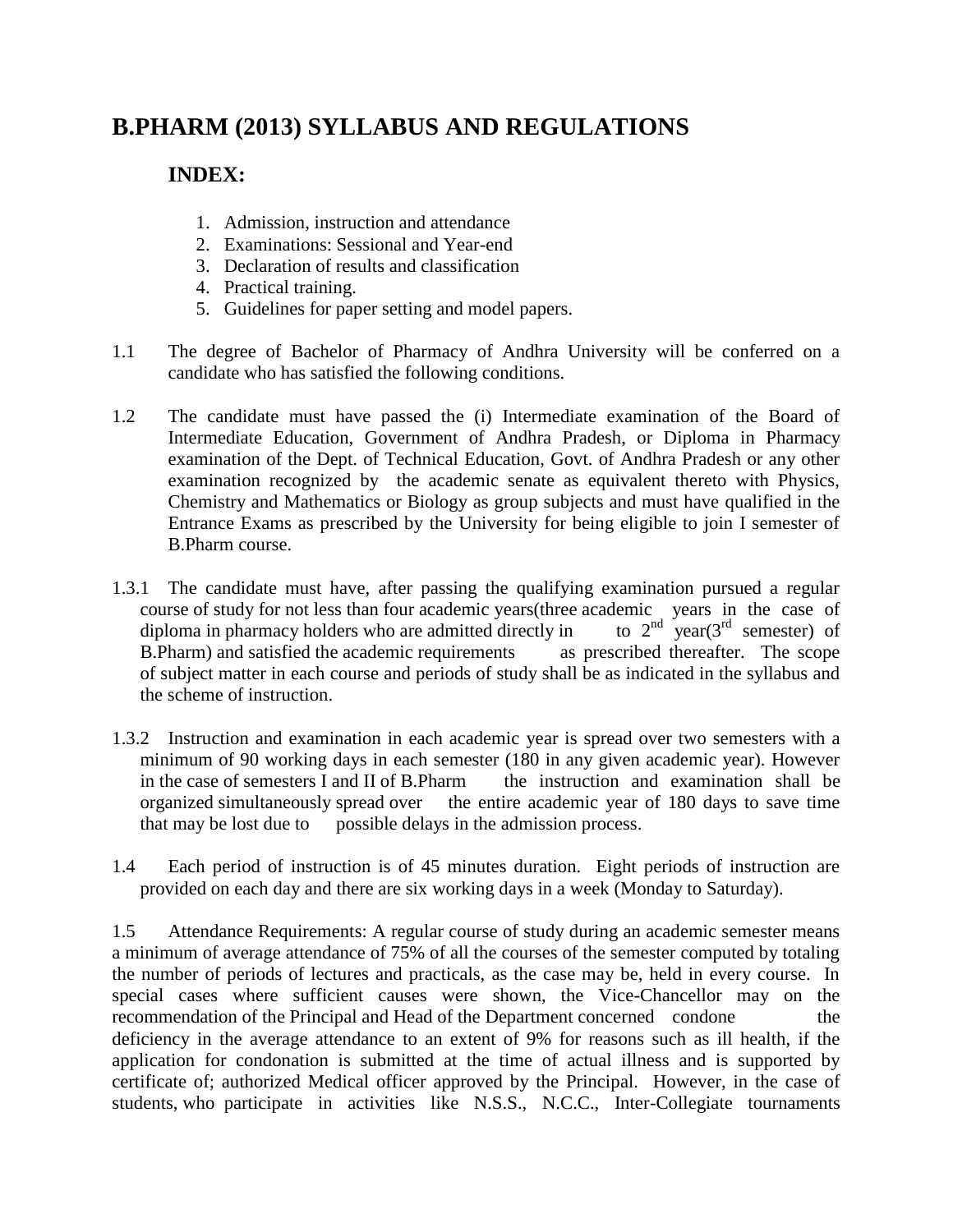conducted by Andhra University, Inter-University tournaments conducted by Inter-university Board and any such other activities involving the representation of the College/University with the prior approval of the principal, the candidate may be deemed to have attended the college during the period solely for the purpose of the examination.

- 1.6 A candidate who cannot satisfy the attendance requirements in clause 1.5 because of late admission under special circumstances reasonable and acceptable to the University on the basis of document, shall fulfill the following conditions; Average attendance: A candidate shall have attended at least a total of 90% of the periods-lectures/practicals as the case may be held from the date of admission and also shall attend at least 50% of the total working days during that academic semester (Late admission means, admissions made after 45 days from date of commencement of the academic semester for the course).
- 1.7 If any candidate fails to satisfy the regulation under 1.5 or 1.6 she/he shall not be allowed for the University Examinations at the end of the semester, and he/she shall not be allowed for promotion to the next higher class of study. He/she shall be required to repeat the regular course of study of that academic semester along with the next regular batch.
- 2.0 Assessment for the award of degree shall consists of (a) Internal evaluation for 20 marks in each of the theory and practical courses separately except in course 101 A and B Biology theory and practical (bridge course). For course 101A and B the sessional marks shall be 10 and 10 respectively as detailed in the scheme of examination. (b) Semesterend examination as detailed in the scheme of examination for 80 marks in each of the theory and practical, except for 101 A and B Biology theory and practical (bridge course) for which the semester-end examination marks shall be 40 and 40 respectively.
- 2.1 Regulations concerning sessional examination: (a) Three shall be two sessional examinations in each theory course and the best of the two shall be taken; (b) the marks for the internal evaluation for the practical are awarded based on the continuous assessment of the performance of the candidate at the practical classes and the records. The marks certificate issued to the candidate by the University shall show separately the sessional marks, the semester-end examination marks and the aggregate of both; (c) The teacher who teaches the subject shall ordinarily to be internal examiner, (d) There shall be no provision for the improvement of the sessional marks.
- 2.2 Regulations concerning semester-end examination: (a) There shall be one semester-end examination in each theory course based on the question paper set by an external paper setter and it shall be evaluated by an internal examiner. There shall be one semester-end examination in each practical course and the setting and evaluation shall be done jointly by two examiners, one internal and one external. The duration of the practical examination may be of 4 to 6 hours as prescribed. There shall be no supplementary examination except for the final semester-end examinations. A candidate shall not be allowed to appear for the sixth semester end examination unless he passes in all the courses of the first and second semester end examinations and the eighth semester-end examinations unless he passes in all the courses of the third and fourth semester-end examinations.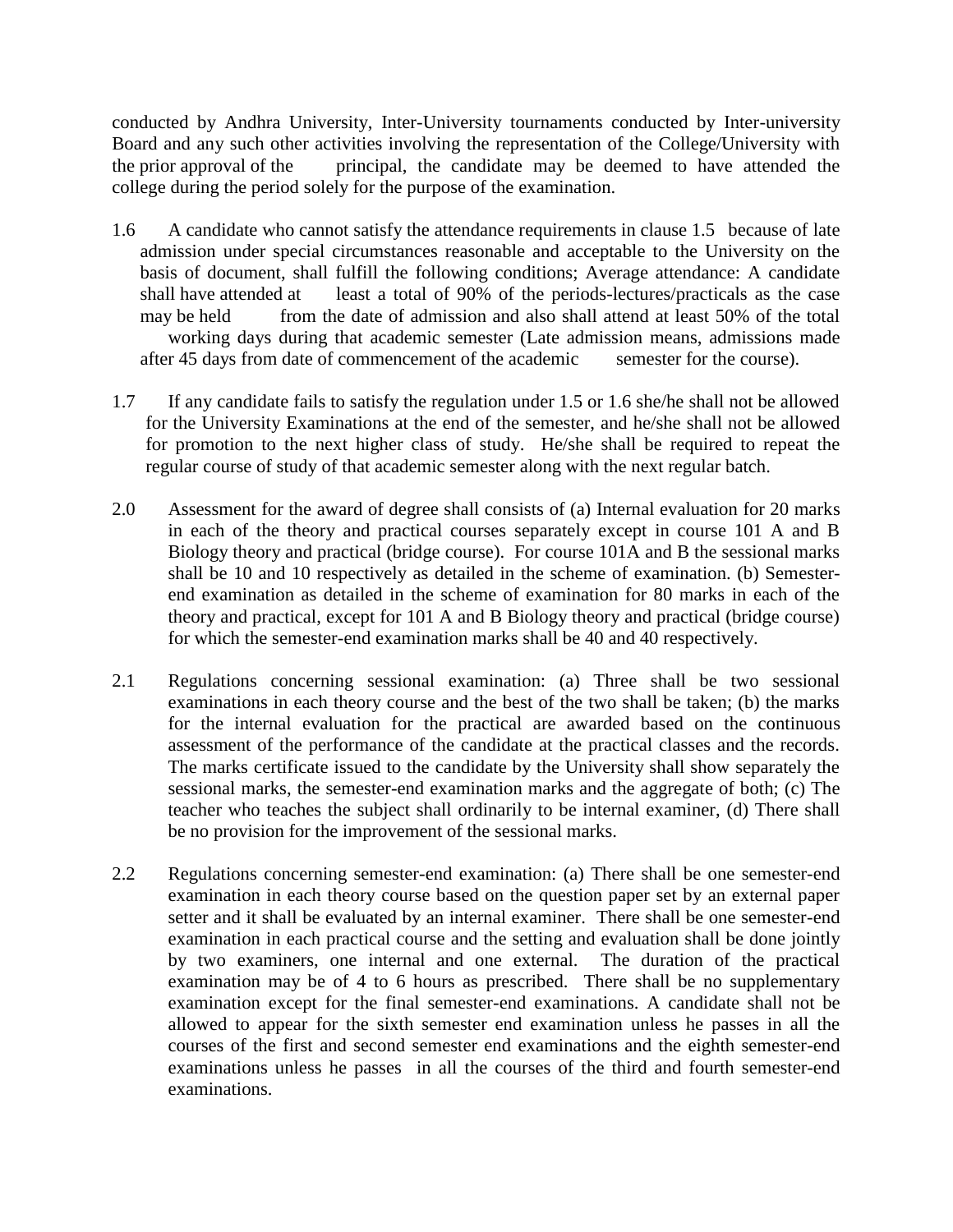- 3.1 A candidate shall be declared to have passed the examination in each semester if he obtains (i) not less than 40% marks in each theory and 50% in each practical of the semester-end examinations.
- 3.1a. A candidate may be permitted to improve his performance in semester-end examination of any semester only after completing the entire eight semester course of study by appearing again for the whole examinations of that semester only during four subsequent years after completion of the study of the entire course. Such an improvement can be availed only once for each one of the semester examinations of the entire course of study. When considered in its totality the better of the two performances as whole at the I, II, III, IV, V, VI, VII or VIII semesters as the case may be shall be taken into consideration for the purpose of awarding the grade.
- 3.1b. The courses 101 A Mathematics, 101 B Biology theory are bridge courses for candidates with only biology and with only mathematics background respectively at the intermediate level. Candidates with Diploma in Pharmacy have to take course 101 Mathematics. The respective candidates shall have to pass in these courses. The marks awarded in these courses shall not be considered for calculation of SGPA and CGPA.
- 3.2 Any candidate who carried a backlog at any stage will not be eligible for rank, medal or prizes to be awarded by the University. First attempt means appearance at the first examinations conducted for the particular batch.
- 4.0 Every candidate shall undergo practical training for at least one month in pharmaceutical factory at the end of the final semester of the course.

#### **Grading system:**

Appropriate letter grades are awarded in each theory and practical subject to only such candidates who have passed in the university examinations. Internal assessment marks and university examination marks put together will be taken into account for the letter grading system in each subject separately.

A candidate registered for the university examination but fails to appear or fails to score the minimum required 40% marks in the university examination will get a grade 'F', indicating failure or grade of incompletion.

A subject successfully completed cannot be repeated. Final evaluation of each subject (theory and practical separately) will be carried out on a 10- point grading system corresponding to the marks obtained in that subject. Each subject letter grade is converted into a specific grade value associated with the letter grade as given below (Table).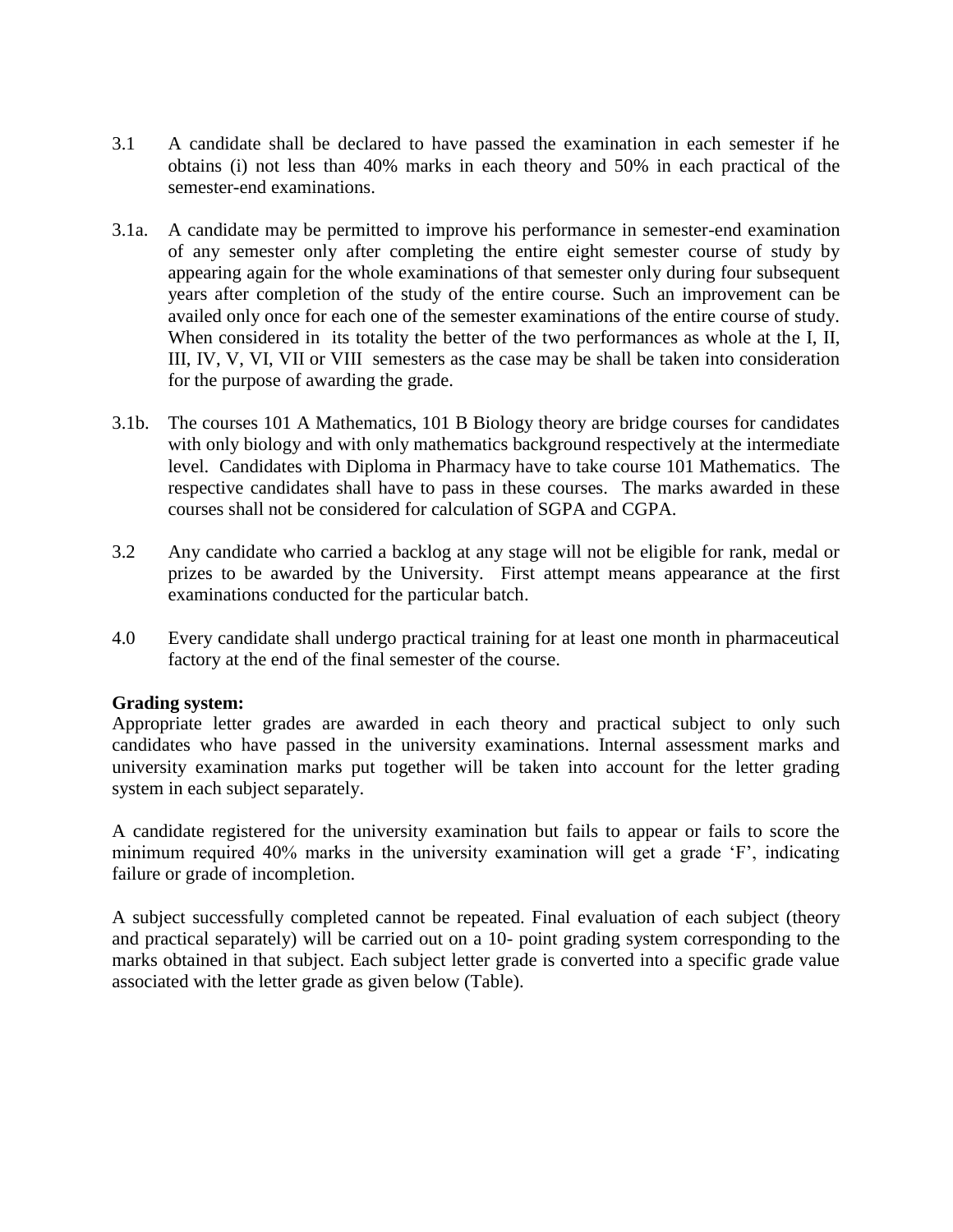#### **Table: 10-Point grading system:**

| <b>S. No.</b> | <b>Range of marks</b>                              | Grade         | <b>Grade</b> |
|---------------|----------------------------------------------------|---------------|--------------|
|               |                                                    |               | points       |
| 1.            | $\geq 75\%$                                        | $\Omega$      | 10.0         |
| 2.            | 65% - 74%                                          | A             | 9.0          |
| 3.            | $60\% - 64\%$                                      | B             | 8.0          |
| 4.            | 55% - 59%                                          | $\mathcal{C}$ | 7.0          |
| 5.            | $50\% - 54\%$                                      | D             | 6.0          |
| 6.            | $40\% - 49\%$                                      | E             | 5.0          |
| 7.            | < 40%                                              | F(Fail)       | 0.0          |
| 8.            | The grade W represents failure due to insufficient | W             | 0.0          |
|               | attendance in the semester or year                 |               |              |
| 9.            | Incomplete (subsequently to be changed into pass)  | I             | 0.0          |
|               | or $E$ or $O$ or $F$ grade in the same semester)   |               |              |

#### **Semester Grade point average (SGPA):**

The grade pointsare weighted in accordance with the number of credits assigned to a theory or practical subject and it is a product of credit and grade value. The semester grade point average (SGPA) is the weighed average of grade points awarded to a candidate.

Total grade points of a particular semester  $SGPA = -$ Total number of credits of the semester

Performance in the non credit courses in which a pass (i.e., 35% or more) is sufficient will not be considered for calculation of SGPA.

SGPA (semester grade point average) for each semester will be calculated for those candidates who have passed all the subjects of that particular semester of the course.

D. Pharm holders, who take direct admission to third semester B.Pharm, are exempted from First and second semester B.Pharm credits.

#### **Cumulative Grade Point Average (CGPA):**

The weighed average of SGPA's of all Semesters that the student has completed at any point of time is the cumulative grade point average (CGAP) at that point of time.

CGAP up to a semester will be calculated only for those students who have passed all the subjects up to that semester. Generally, CGPA is calculated after the successful completion of the entire B.Pharm course.

$$
CGPA = \frac{\sum (SGAP of each semester * corresponding number of credits)}{Sum of the entire course credits}
$$

After the results are declared, grade cards will be issued to each student, which will contain the list of subjects for that semester and grades obtained by the student.

For Diploma holders, who take direct admission to third semester of B.Pharm, only six semester course credits i.e., 3rd to 8<sup>th</sup> semesters of B.Pharm will be considered for CGPA calculation.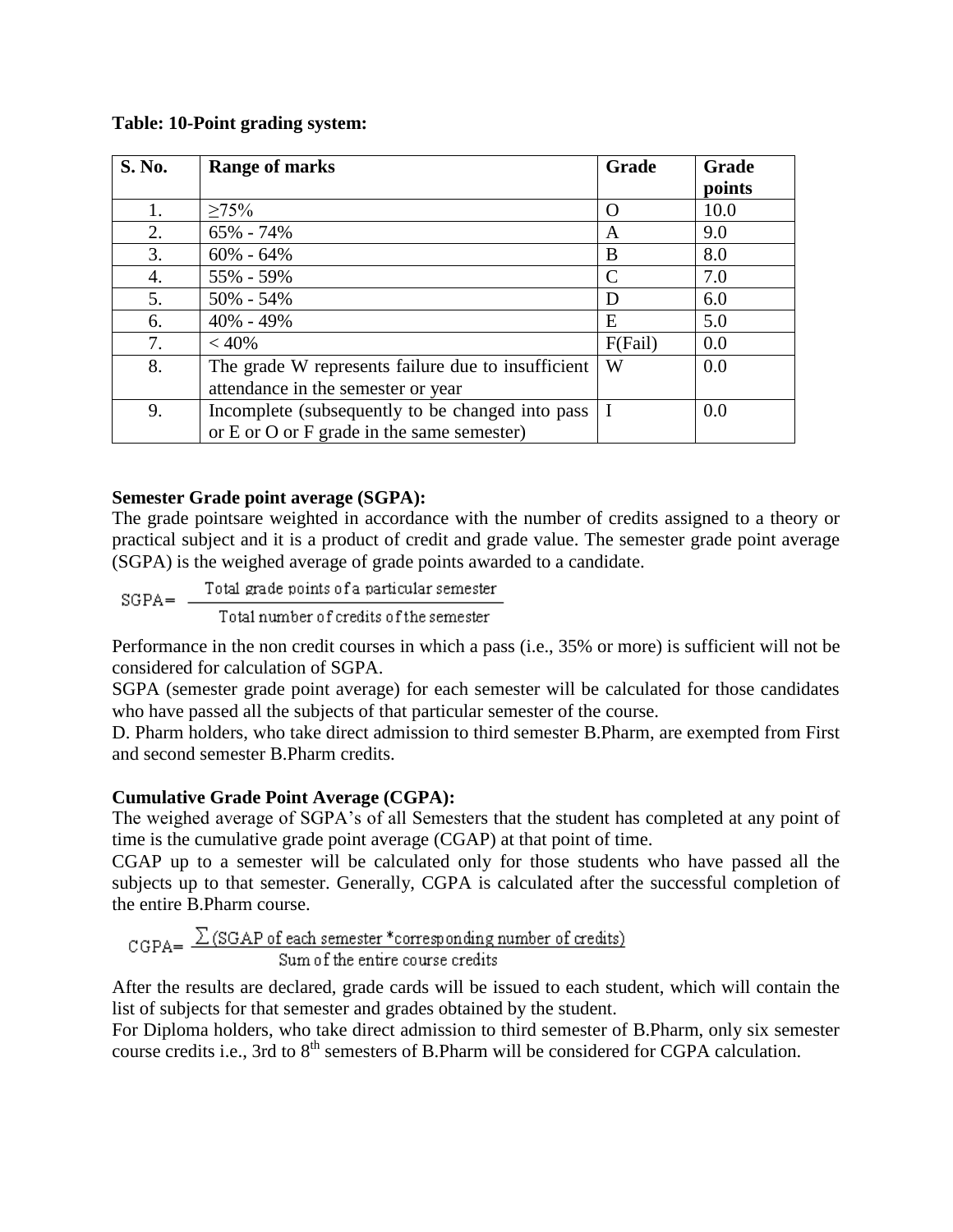# **5. Guidelines for paper setting and model papers.**

#### **5.1 Guidelines for paper setting:**

- 1. The semester end question paper in each theory course is to be set for a total of 80 marks by an external paper setter as per the general model given below.
- 2.1 The question paper in each theory course is to be divided into parts A and B.
- 2.2 Part A consists of 10 short answer questions each carrying 4 marks out of which 8 questions are to be answered by the candidate. Thus the total of part A is 32 marks.
- 2.3 Part B consists of six long answer questions each carrying 12 marks out of which 4 questions are to be answered by the candidate. Thus the total of part B is 48 marks.
- 2.4 The question given in parts A and B should be spread over the entire syllabus in an even manner.
- 2.5 The question paper in each semester and practical examination is to be set jointly by two examiners, one external and one internal as per the general model provided below.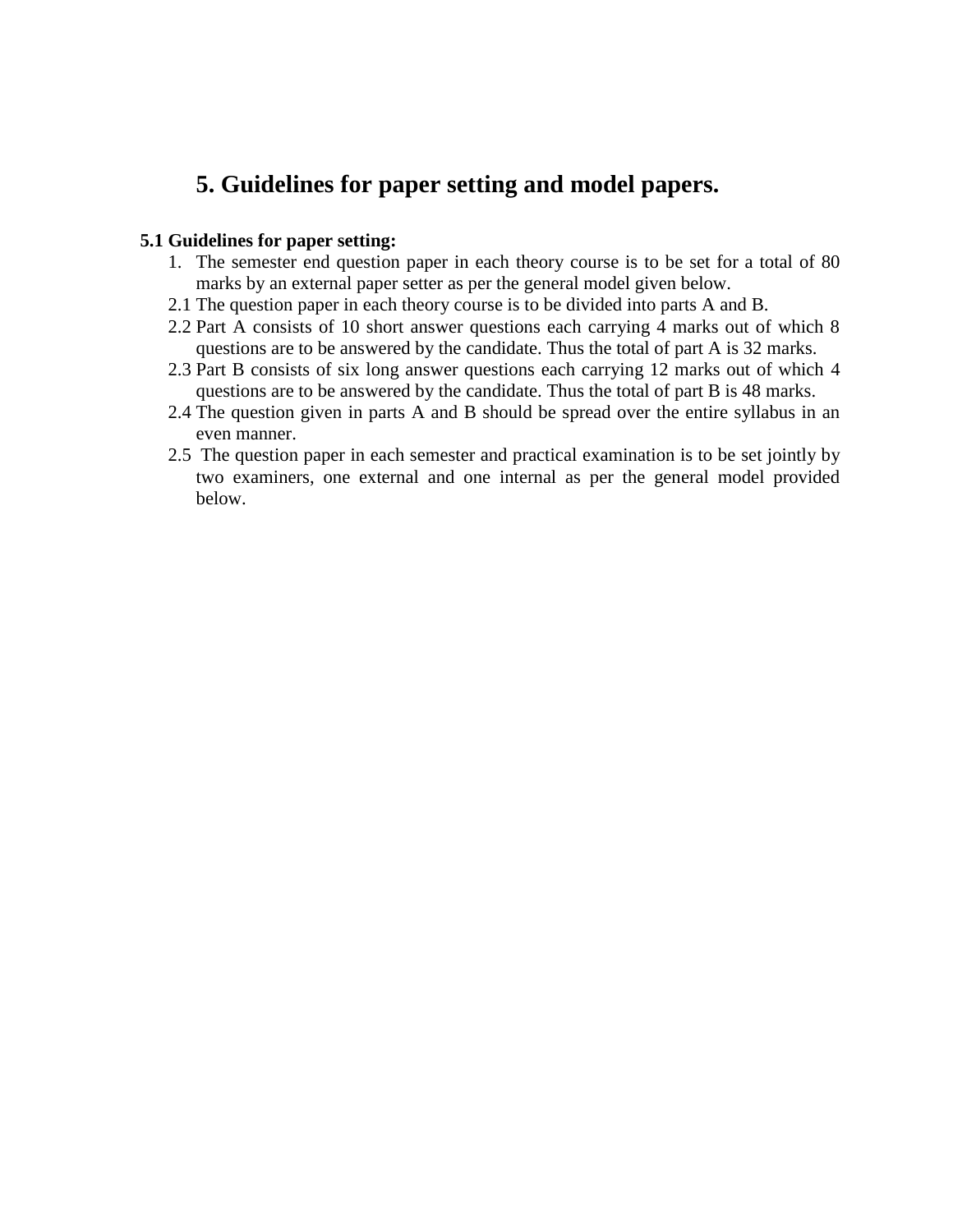#### **5.2** M**ODEL PAPERS**

### **Model question paper for practical course:**

Course No. Title of the course Date of examination:

- 1. Synopsis 10 marks 2. Major experiment 35 marks
- 
- $4.$  Viva voce

3. Minor experiment 20 marks 20 marks 20 marks 20 marks 20 marks 20 marks 20 marks 20 marks 20 marks 20 marks 20 marks 20 marks 20 marks 20 marks 20 marks 20 marks 20 marks 20 marks 20 marks 20 marks 20 marks 20 marks 20 m Total: 80 marks

#### **Model question paper for theory course:** Course No. Title of the course Time: 3Hrs Max.Marks:80

#### **Part A**

Answer any **eight** questions 8 X 4 = 32 1. 2. 3. 4. 5. 6. 7. 8. 9. 10. **Part B**

#### Answer any **four** questions  $4 \times 12 = 48$

- 11.
- 12. 13.
- 14.
- 15.
- 16.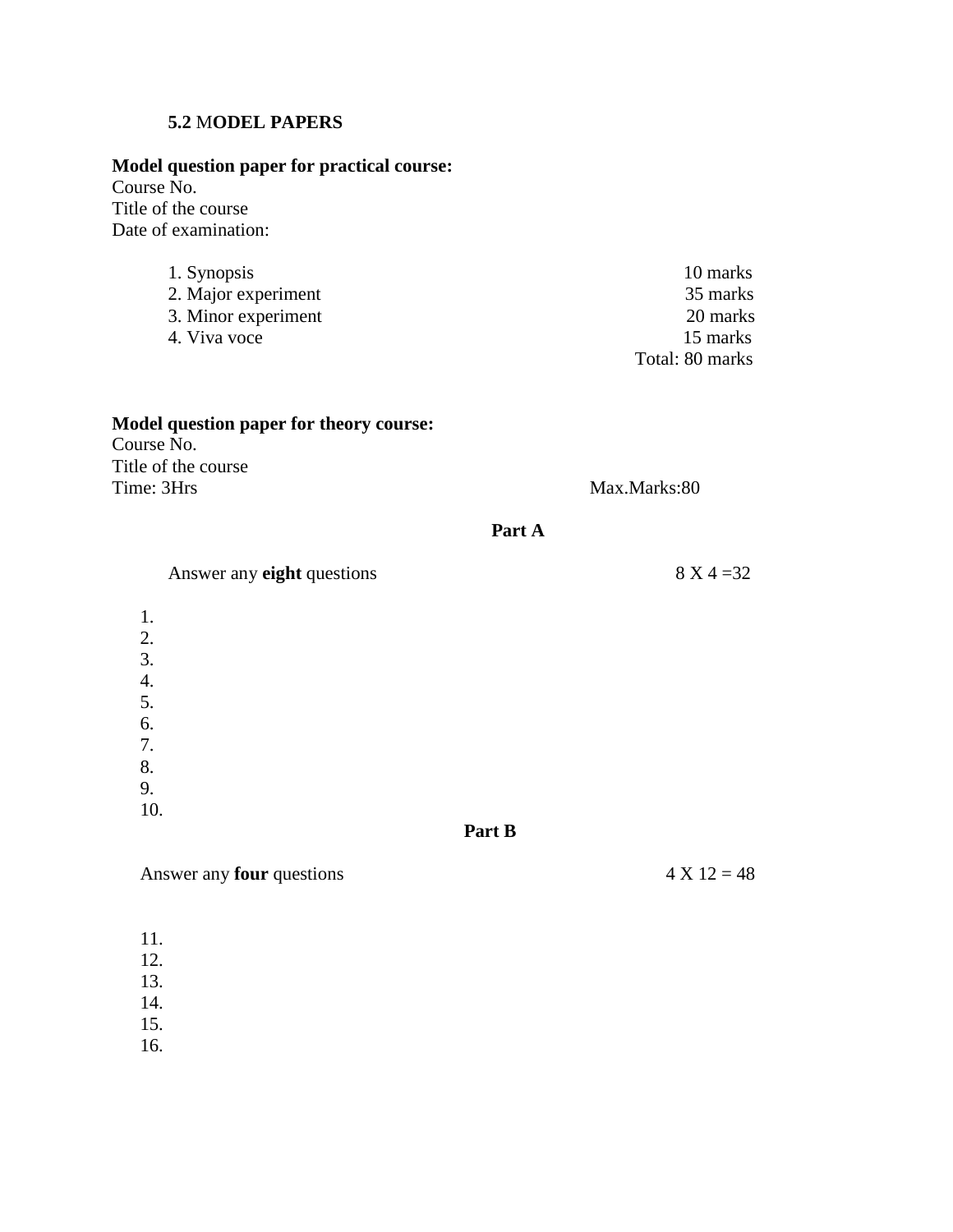# **SCHEME OF INSTRUCTION AND EXAMINATION**

|               |                                                    |                | Periods per week | Exam.              | <b>Marks</b>     |                              |     |                |
|---------------|----------------------------------------------------|----------------|------------------|--------------------|------------------|------------------------------|-----|----------------|
| Course<br>No. | <b>Subject</b>                                     | Theory         | <b>Practical</b> | duration<br>(Hrs.) | <b>Sessional</b> | <b>Semester Total</b><br>end |     | <b>Credits</b> |
|               | <b>I/IV B.PHARM I SEMESTER</b>                     |                |                  |                    |                  |                              |     |                |
| 101A          | <b>Mathematics</b> (Bridge)<br>course) For Bi.P.C. | $\overline{4}$ | $\cdots$         | 3                  | 20               | 80                           | 100 | N.C.           |
| 101B          | Biology (Bridge)<br>course) For M.P.C.             | $\overline{4}$ | $\cdots$         | 3                  | 20               | 80                           | 100 | N.C.           |
| 102           | English                                            | $\overline{2}$ |                  | 3                  | 20               | 80                           | 100 | N.C.           |
| 103           | Soft skills                                        | $\overline{a}$ | $6(2 \times 3)$  | 3                  | 20               | 80                           | 100 | N.C.           |
| 104           | Pharm. Chemistry-I<br>(Inorganic)                  | $\overline{4}$ | $\cdots$         | $\overline{3}$     | 20               | 80                           | 100 | $\overline{4}$ |
| 105           | Pharm. Chemistry-II<br>(Organic-1)                 | $\overline{4}$ | $\cdots$         | $\overline{3}$     | 20               | 80                           | 100 | $\overline{4}$ |
| 106           | Pharm. Chemistry-II<br>(Organic-I) Practical       | $\ddotsc$      | $6(2 \times 3)$  | $\overline{4}$     | 20               | 80                           | 100 | $\overline{2}$ |
| 107           | Computer<br>Applications                           | $\overline{4}$ | $\cdots$         | 3                  | 20               | 80                           | 100 | $\overline{2}$ |
| 108           | Computer<br>Applications<br>Practical              | $\cdots$       | $6(2 \times 3)$  | $\overline{4}$     | 20               | 80                           | 100 | $\overline{2}$ |
|               | <b>TOTAL</b>                                       |                |                  |                    |                  |                              | 800 | 14             |

# **I/IV B.PHARM II SEMESTER**

| 201 | $\&$<br>General           | $\overline{4}$ | .               | 3              | 20 | 80 | 100 | $\overline{4}$ |
|-----|---------------------------|----------------|-----------------|----------------|----|----|-----|----------------|
|     | Dispensing                |                |                 |                |    |    |     |                |
|     | Pharmacy                  |                |                 |                |    |    |     |                |
| 202 | $\&$<br>General           | $\ddots$       | $6(2 \times 3)$ | $\overline{4}$ | 20 | 80 | 100 | $\overline{2}$ |
|     | Dispensing                |                |                 |                |    |    |     |                |
|     | <b>Pharmacy Practical</b> |                |                 |                |    |    |     |                |
| 203 | Physical Pharmacy-I       | $\overline{4}$ |                 | 3              | 20 | 80 | 100 | $\overline{4}$ |
| 204 | Physical Pharmacy-I       |                | $6(2 \times 3)$ | $\overline{4}$ | 20 | 80 | 100 | $\overline{2}$ |
|     | Practical                 |                |                 |                |    |    |     |                |
| 205 | Human Physiology & $4$    |                | .               | 3              | 20 | 80 | 100 | $\overline{4}$ |
|     | <b>Health Education-I</b> |                |                 |                |    |    |     |                |
| 206 | Environmental             | $\overline{4}$ | $\cdots$        | 3              | 20 | 80 | 100 | 2              |
|     | Sciences                  |                |                 |                |    |    |     |                |
|     | <b>TOTAL</b>              |                |                 |                |    |    | 600 | 18             |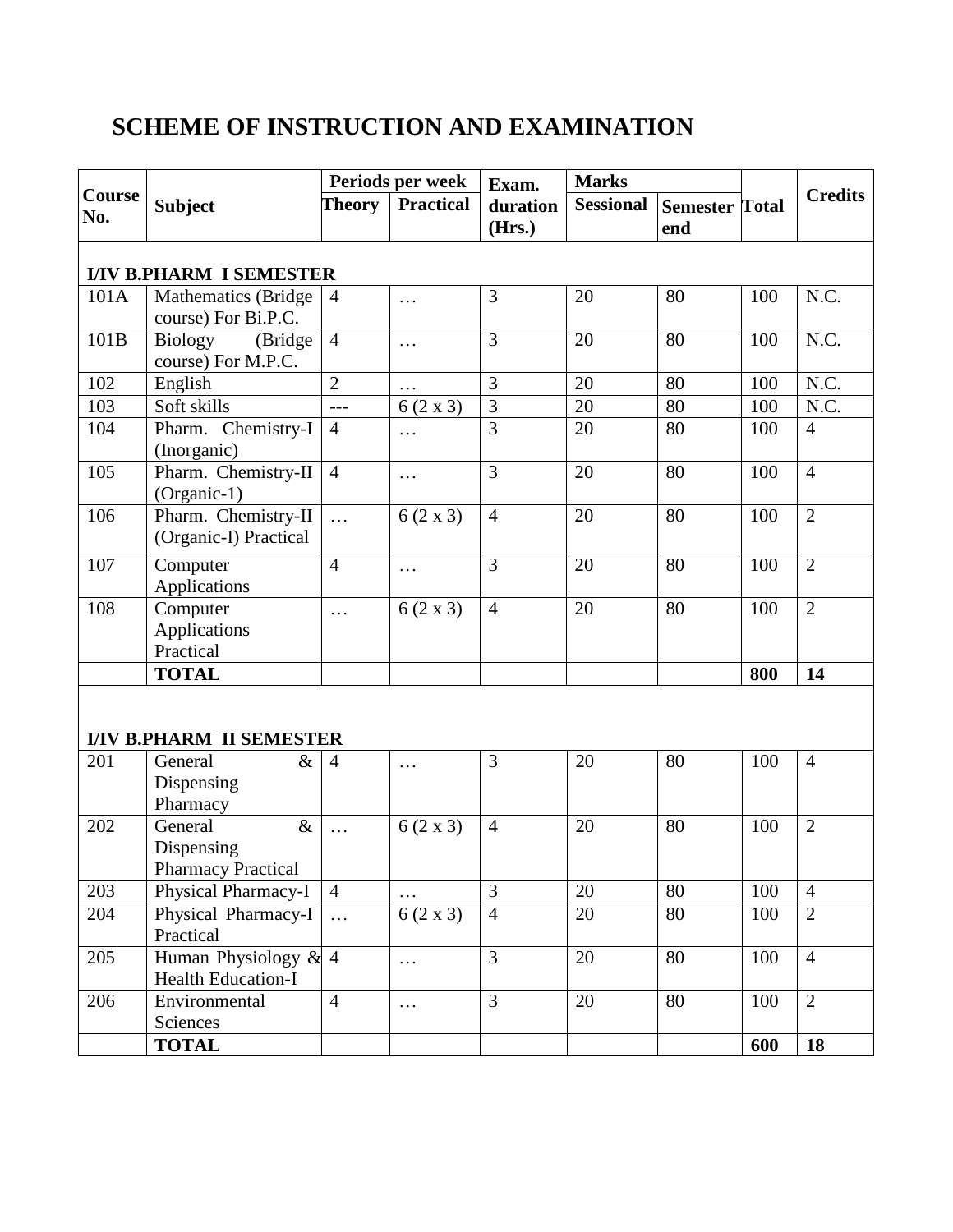# **II/IV B.PHARM III SEMESTER**

| 301 | Human Physiology & $4$     |                | $\cdots$        | 3              | 20 | 80 | 100 | $\overline{4}$ |
|-----|----------------------------|----------------|-----------------|----------------|----|----|-----|----------------|
|     | <b>Health Education-II</b> |                |                 |                |    |    |     |                |
| 302 | Human Physiology           | $\sim$ $\sim$  | $6(2 \times 3)$ | $\overline{4}$ | 20 | 80 | 100 | $\overline{2}$ |
|     | Health<br>&                |                |                 |                |    |    |     |                |
|     | Education-II               |                |                 |                |    |    |     |                |
|     | Practical                  |                |                 |                |    |    |     |                |
| 303 | Pharm. Analysis-I          | $\overline{4}$ |                 | 3              | 20 | 80 | 100 | $\overline{4}$ |
| 304 | Pharm. Analysis-I          | $\ldots$       | $6(2 \times 3)$ | $\overline{4}$ | 20 | 80 | 100 | $\overline{2}$ |
|     | Practical                  |                |                 |                |    |    |     |                |
| 305 | Physical Pharmacy-II 4     |                | $\cdots$        | 3              | 20 | 80 | 100 | $\overline{4}$ |
| 306 | Physical Pharmacy-         | $\ldots$       | $6(2 \times 3)$ | $\overline{4}$ | 20 | 80 | 100 | $\overline{2}$ |
|     | <b>II</b> Practical        |                |                 |                |    |    |     |                |
| 307 | Pharm. Chemistry-          | $\overline{4}$ | .               | 3              | 20 | 80 | 100 | $\overline{4}$ |
|     | III (Organic-II)           |                |                 |                |    |    |     |                |
|     | <b>TOTAL</b>               |                |                 |                |    |    | 700 | 22             |

### **II/IV B.PHARM IV SEMESTER**

| 401 | <b>Applied Statistics</b> | $\overline{4}$       | $\cdots$             | 3              | 20 | 80 | 100 | $\overline{2}$ |
|-----|---------------------------|----------------------|----------------------|----------------|----|----|-----|----------------|
| 402 | Pharm. Engineering-I      | 4                    | $\ddots$             | 3              | 20 | 80 | 100 | $\overline{4}$ |
| 403 | Pharm.                    | $\overline{4}$       | .                    | 3              | 20 | 80 | 100 | $\overline{4}$ |
|     | Microbiology              |                      |                      |                |    |    |     |                |
| 404 | Pharm.                    | $\sim$ $\sim$ $\sim$ | $6(2 \times 3)$      | $\overline{4}$ | 20 | 80 | 100 | $\overline{2}$ |
|     | Microbiology              |                      |                      |                |    |    |     |                |
|     | Practical                 |                      |                      |                |    |    |     |                |
| 405 | Applied                   | $\overline{4}$       | $\ddots$             | 3              | 20 | 80 | 100 | $\overline{4}$ |
|     | Biochemistry              |                      |                      |                |    |    |     |                |
| 406 | Applied                   | $\sim$ $\sim$ $\sim$ | $6(2 \times 3)$      | $\overline{4}$ | 20 | 80 | 100 | $\overline{2}$ |
|     | Biochemistry              |                      |                      |                |    |    |     |                |
|     | Practical                 |                      |                      |                |    |    |     |                |
| 407 | $\&$<br>Pharmacognosy     | $\overline{4}$       | $\sim$ $\sim$ $\sim$ | 3              | 20 | 80 | 100 | $\overline{4}$ |
|     | Phytochemistry-I          |                      |                      |                |    |    |     |                |
| 408 | Pharmacognosy<br>$\&$     | $\ddots$             | $6(2 \times 3)$      | $\overline{4}$ | 20 | 80 | 100 | $\overline{2}$ |
|     | Phytochemistry-I          |                      |                      |                |    |    |     |                |
|     | Practical                 |                      |                      |                |    |    |     |                |
|     | <b>TOTAL</b>              |                      |                      |                |    |    | 800 | 24             |

### **III/IV B.PHARM V SEMESTER**

| 501 | Pharm.<br>Biotechnology              |                   | $\cdot\cdot\cdot$ | 20 | 80 | 100 |   |
|-----|--------------------------------------|-------------------|-------------------|----|----|-----|---|
| 502 | Pharm.<br>Biotechnology<br>Practical | $\cdot\cdot\cdot$ | $6(2 \times 3)$   | 20 | 80 | 100 | ∼ |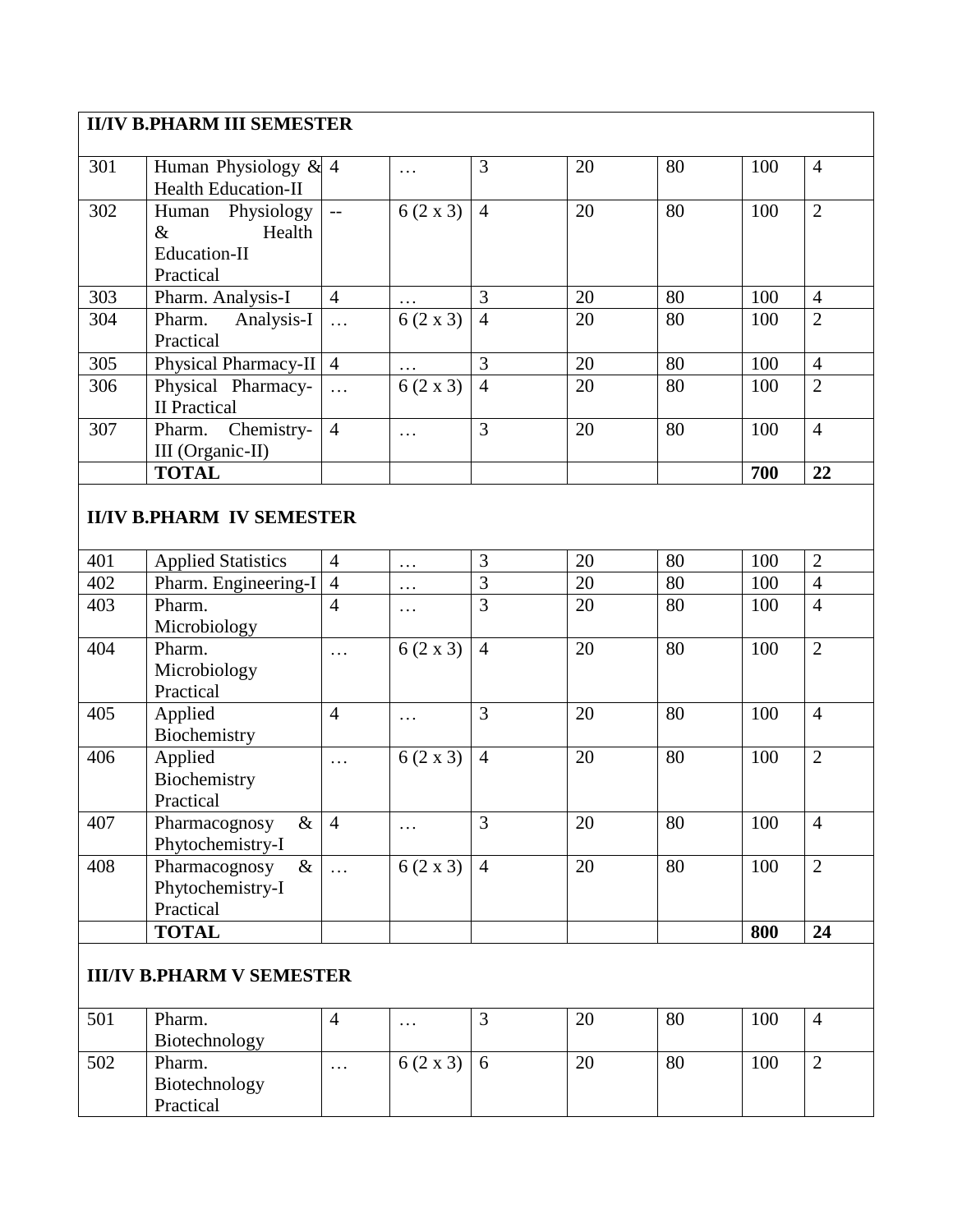| 503 | Medicinal            | $\overline{4}$ | .               | 3 | 20 | 80 | 100 | $\overline{4}$ |
|-----|----------------------|----------------|-----------------|---|----|----|-----|----------------|
|     | Chemistry-I          |                |                 |   |    |    |     |                |
| 504 | Medicinal Chemistry- | $\ddots$       | $6(2 \times 3)$ | 6 | 20 | 80 | 100 | $\overline{2}$ |
|     | I Practical          |                |                 |   |    |    |     |                |
| 505 | Pharm. Engineering-  | $\overline{4}$ | $\ddotsc$       | 3 | 20 | 80 | 100 | $\overline{4}$ |
|     | $\mathbf{I}$         |                |                 |   |    |    |     |                |
| 506 | Pharm. Engineering-  | $\cdots$       | $6(2 \times 3)$ | 6 | 20 | 80 | 100 | $\overline{2}$ |
|     | <b>II</b> Practical  |                |                 |   |    |    |     |                |
| 507 | $\&$<br>Hospital     | $\overline{4}$ | $\ddots$        | 3 | 20 | 80 | 100 | $\overline{2}$ |
|     | Community            |                |                 |   |    |    |     |                |
|     | Pharmacy<br>and      |                |                 |   |    |    |     |                |
|     | Industrial           |                |                 |   |    |    |     |                |
|     | Management           |                |                 |   |    |    |     |                |
|     | <b>TOTAL</b>         |                |                 |   |    |    | 700 | 20             |

#### **III/IV B.PHARM VI SEMESTER**

| 601 | Pharmacology-I              | $\overline{4}$ | .               | 3 | 20 | 80 | 100 | $\overline{4}$ |
|-----|-----------------------------|----------------|-----------------|---|----|----|-----|----------------|
| 602 | Pharmacology-I              | $\ddots$       | $6(2 \times 3)$ | 6 | 20 | 80 | 100 | $\overline{2}$ |
|     | Practical                   |                |                 |   |    |    |     |                |
| 603 | Medicinal                   | $\overline{4}$ | $\cdot$         | 3 | 20 | 80 | 100 | $\overline{4}$ |
|     | Chemistry-II                |                |                 |   |    |    |     |                |
| 604 | Medicinal                   | .              | $6(2 \times 3)$ | 6 | 20 | 80 | 100 | $\overline{2}$ |
|     | Chemistry-II                |                |                 |   |    |    |     |                |
|     | Practical                   |                |                 |   |    |    |     |                |
| 605 | Industrial                  | $\overline{4}$ |                 | 3 | 20 | 80 | 100 | $\overline{4}$ |
|     | Pharmacy&                   |                |                 |   |    |    |     |                |
|     | Cosmetic                    |                |                 |   |    |    |     |                |
|     | Technology                  |                |                 |   |    |    |     |                |
| 606 | Industrial Pharmacy         | $\ddots$       | $6(2 \times 3)$ | 6 | 20 | 80 | 100 | $\overline{2}$ |
|     | $\&$<br>Cosmetic            |                |                 |   |    |    |     |                |
|     | <b>Technology Practical</b> |                |                 |   |    |    |     |                |
| 607 | Pharmaceutical              | $\overline{4}$ | .               | 3 | 20 | 80 | 100 | $\overline{4}$ |
|     | Jurisprudence               |                |                 |   |    |    |     |                |
|     | <b>TOTAL</b>                |                |                 |   |    |    | 700 | 22             |

#### **IV/IV B.PHARM VII SEMESTER**

| 701 | Chemistry<br>Pharm. | $\vert 4$            | $\ddotsc$         |                | 20 | 80 | 100 | 4 |
|-----|---------------------|----------------------|-------------------|----------------|----|----|-----|---|
|     | (Natural products)  |                      |                   |                |    |    |     |   |
| 702 | Pharm. Chemistry-V  | $\ddots$             | $6(2 \times 3)$ 6 |                | 20 | 80 | 100 |   |
|     | (Natural products)  |                      |                   |                |    |    |     |   |
|     | Practical           |                      |                   |                |    |    |     |   |
| 703 | Pharmacology-II     |                      | $\cdots$          |                | 20 | 80 | 100 | 4 |
| 704 | Pharmacology-II     | $\sim$ $\sim$ $\sim$ | $6(2 \times 3)$   | $\overline{6}$ | 20 | 80 | 100 | 2 |
|     | Practical           |                      |                   |                |    |    |     |   |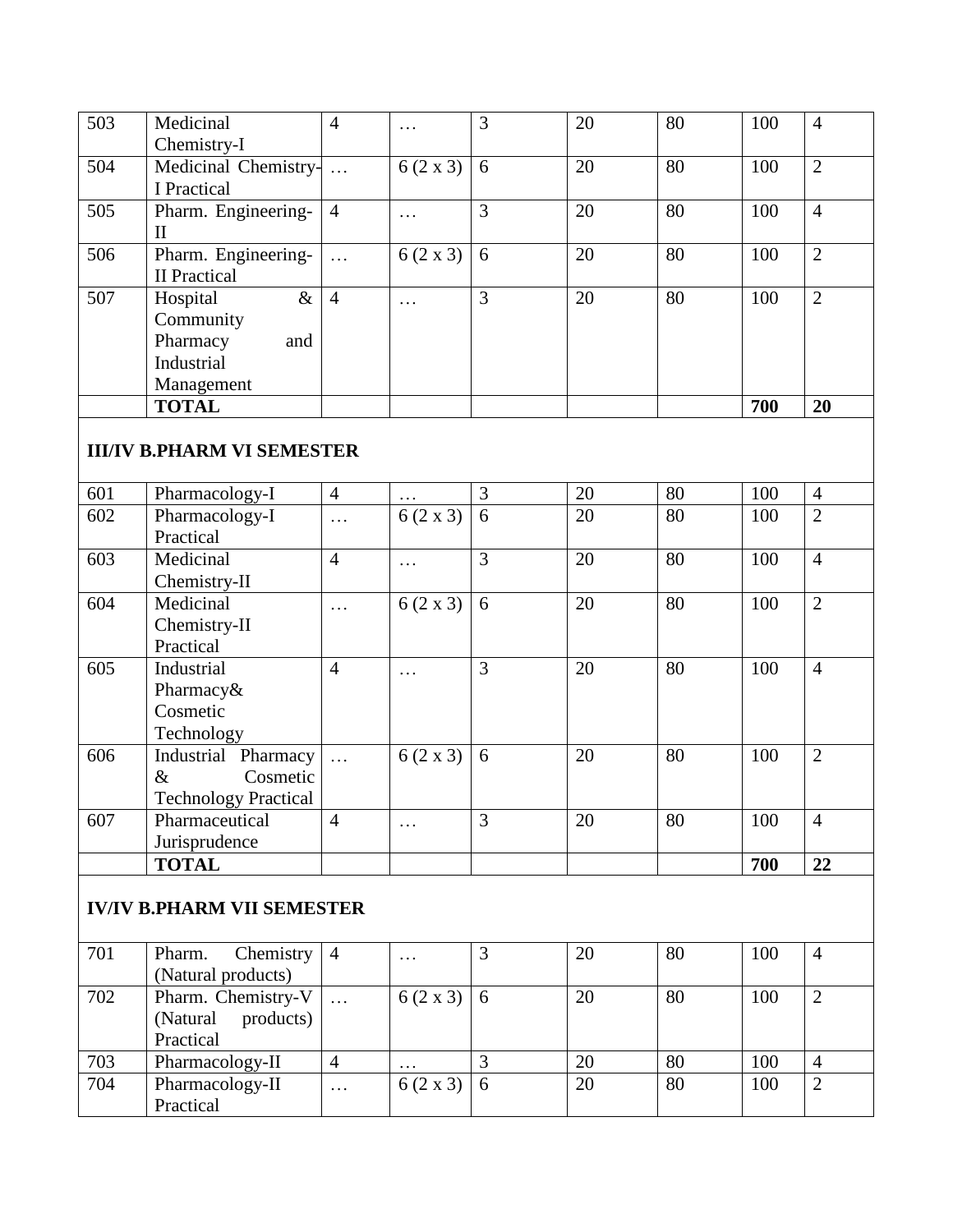| 705 | &<br>Pharmacognosy                            | $\overline{4}$ | $\ddotsc$         | 3     | 20 | 80 | 100 | 4              |
|-----|-----------------------------------------------|----------------|-------------------|-------|----|----|-----|----------------|
|     | Phytochemistry-II                             |                |                   |       |    |    |     |                |
| 706 | $\&$<br>Pharmacognosy                         | $\ddots$       | $6(2 \times 3)$ 6 |       | 20 | 80 | 100 | $\overline{2}$ |
|     | Phytochemistry-II                             |                |                   |       |    |    |     |                |
|     | Practical                                     |                |                   |       |    |    |     |                |
| 707 | <b>GMP &amp; Validation</b>                   |                | $\cdot\cdot\cdot$ |       | 20 | 80 | 100 | $\overline{4}$ |
| 708 | Professional                                  | Viva-Voce      | and               | One   | 20 | 80 | 100 | $\overline{4}$ |
|     | Training *                                    | Project Report |                   | month |    |    |     |                |
|     | *Industrial or Hospital or Community Pharmacy |                |                   |       |    |    |     |                |
|     | <b>TOTAL</b>                                  |                |                   |       |    |    | 800 | <b>26</b>      |

# **IV/IV B.PHARM VIII SEMESTER**

| 801 | Pharm. Analysis-II      | $\overline{4}$ |                 | $\overline{3}$ | 20 | 80 | 100  | $\overline{4}$ |
|-----|-------------------------|----------------|-----------------|----------------|----|----|------|----------------|
| 802 | Pharm.<br>Analysis-II   | $\ddotsc$      | $6(2 \times 3)$ | 6              | 20 | 80 | 100  | $\overline{2}$ |
|     | Practical               |                |                 |                |    |    |      |                |
| 803 | Biopharmaceutics&       | $\overline{4}$ | $\cdots$        | $\overline{3}$ | 20 | 80 | 100  | $\overline{4}$ |
|     | Pharmacokinetics        |                |                 |                |    |    |      |                |
| 804 | Biopharmaceutics&       | $\ddotsc$      | $6(2 \times 3)$ | 6              | 20 | 80 | 100  | $\overline{2}$ |
|     | Pharmacokinetics        |                |                 |                |    |    |      |                |
|     | Practical               |                |                 |                |    |    |      |                |
| 805 | Clinical<br>Pharmacy    | $\overline{4}$ | $\cdots$        | 3              | 20 | 80 | 100  | $\overline{4}$ |
|     | &Therapeutics           |                |                 |                |    |    |      |                |
| 806 | <b>Novel</b><br>Drug    | $\overline{4}$ | $\cdots$        | 3              | 20 | 80 | 100  | $\overline{4}$ |
|     | <b>Delivery Systems</b> |                |                 |                |    |    |      |                |
|     | <b>TOTAL</b>            |                |                 |                |    |    | 600  | 20             |
|     |                         |                |                 |                |    |    |      |                |
|     | <b>I SEMESTER</b>       |                |                 |                |    |    | 800  | 14             |
|     | <b>II SEMESTER</b>      |                |                 |                |    |    | 600  | 18             |
|     | <b>III SEMESTER</b>     |                |                 |                |    |    | 700  | 22             |
|     | <b>IV SEMESTER</b>      |                |                 |                |    |    | 800  | 24             |
|     | <b>V SEMESTER</b>       |                |                 |                |    |    | 700  | 20             |
|     | <b>VI SEMESTER</b>      |                |                 |                |    |    | 700  | 22             |
|     | <b>VI I SEMESTER</b>    |                |                 |                |    |    | 800  | 26             |
|     | <b>VIII SEMESTER</b>    |                |                 |                |    |    | 600  | 20             |
|     | <b>GRAND TOTAL</b>      |                |                 |                |    |    | 5700 | 164            |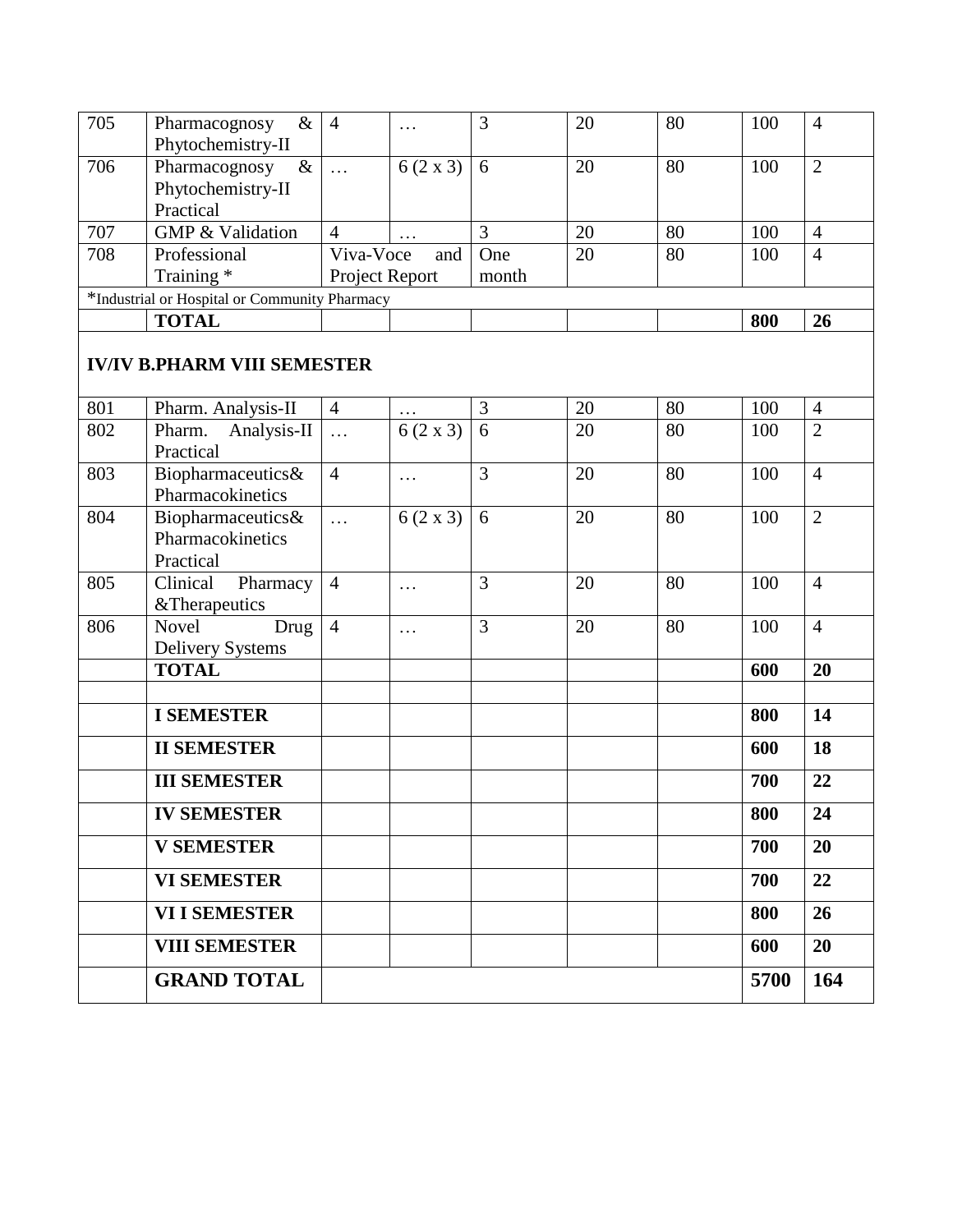# **B.PHARM I SEMESTER**

### **COURSE NO 101A: MATHEMATICS** (BRIDGE COURSE FOR BIOLOGY STUDENTS)

**Learning objectives:** This is an introductory course in mathematics upon completion of which the student shall be able to solve different types of problems in matrices, trigonometry, co-ordinate geometry, differentiation and integration. He/she can also implement the applications of mathematics in pharmacy.

| <b>Units</b> | <b>Contents</b>                                                                                                                                                                                                                                                                                                                                                                                                                                                                                                                         | <b>Hrs</b> |
|--------------|-----------------------------------------------------------------------------------------------------------------------------------------------------------------------------------------------------------------------------------------------------------------------------------------------------------------------------------------------------------------------------------------------------------------------------------------------------------------------------------------------------------------------------------------|------------|
| Unit-1:      | Algebra: Functions, mapping, one-one function or injection, onto<br>function or surjection, bijection, identity function, constant function,<br>inverse function, composite function, real valued functions, addition<br>and multiplication of real valued functions. Quadratic expressions in<br>one variable, extreme value change in sign and magnitude, quadratic<br>expressions in two variables, summation series involving A.P., G.P.,<br>H.P. Expression of ${}^{n}P_{r}$ and ${}^{n}C_{r}$ and their definitions.              | 09         |
| Unit-2:      | Matrices: Definition, types of matrices, addition and multiplication<br>of matrices, transpose of a matrix-properties, determinant, inverse of<br>a matrix, solution of simultaneous linear equations in two and three<br>variables.                                                                                                                                                                                                                                                                                                    | 08         |
| Unit-3:      | Trigonometry: Fundamentals of trigonometry, general definition of<br>trigonometric ratios, sign of the trigonometric ratios as the angle<br>varies from 0 to 2n, trigonometric ratios of the angles of -0, $90^{\circ} \pm \theta$ ,<br>$180^{\circ}$ ± $\theta$ , $270^{\circ}$ ± $\theta$ in terms of those of $\theta$ , graphs and periodicity of<br>trigonometric ratios, inverse trigonometric functions, expressions for<br>$\sin 2x$ , $\cos 2x$ , $\tan 2x$ in terms x, hyperbolic functions, inverse<br>hyperbolic functions. | 06         |
| Unit-4:      | Co-ordinate geometry 1: Translation and rotation of axis, locus and<br>its equation. Straight line - equations to a straight line in point-slope<br>form, slope-intercept form, perpendicular form, two point form,<br>intercept form, symmetric form. The straight line and the equation<br>$a+b$ x=0. Families of lines (one parameter), point of intersection of<br>two straight lines, angle of intersection of two straight lines,<br>condition of parallelism and perpendicularity of lines.                                      | 07         |
| Unit- $5:$   | Co-ordinate geometry 2: Pair of straight lines, homogenous<br>equation of second degree in x and y, angle between the lines and the<br>combined equation of the bisectors of the angles between the lines,<br>respectively, by the above equation, general second degree equation                                                                                                                                                                                                                                                       | 07         |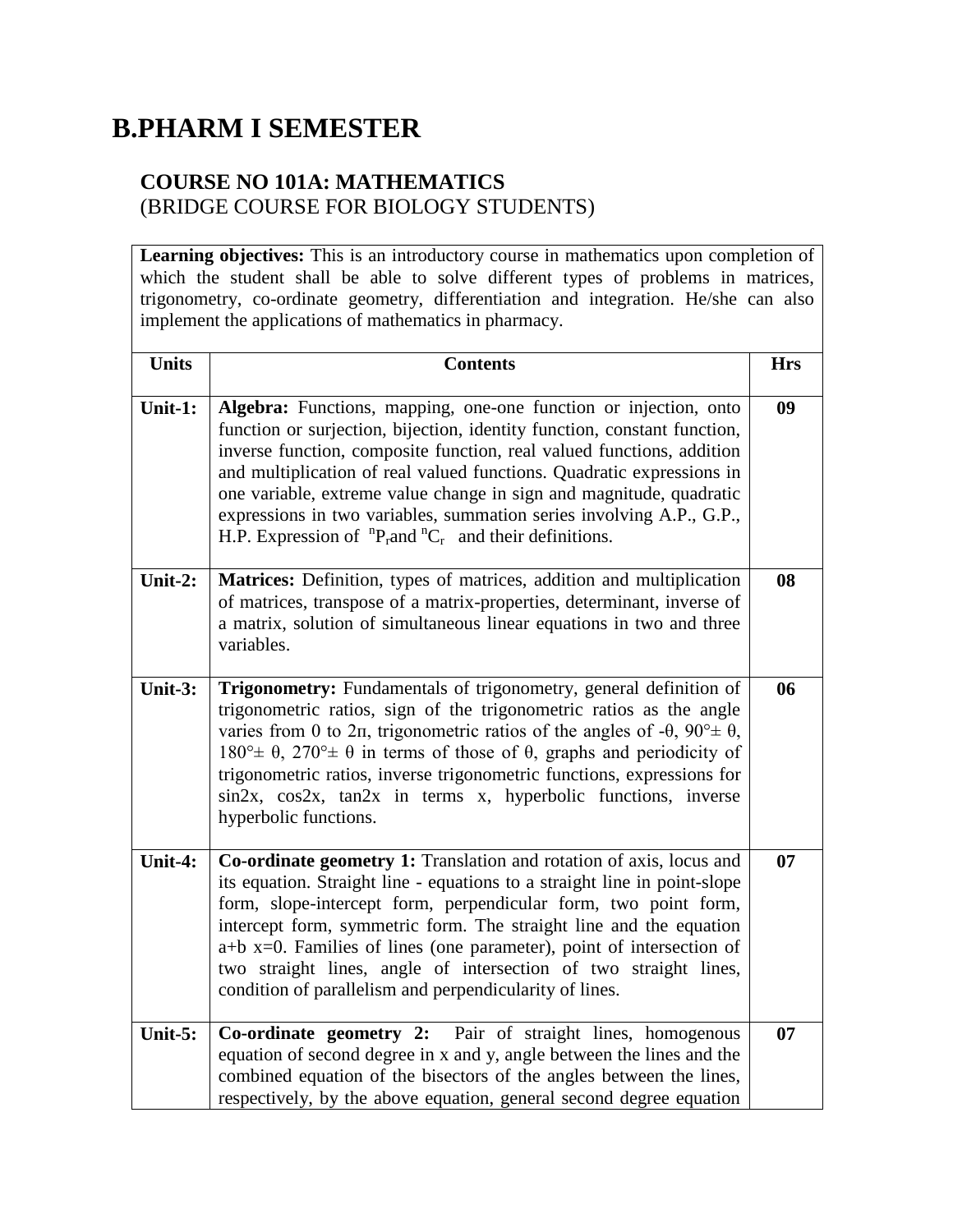|            | in x and y, point of intersection and the angle between the lines.                                                                                                                                                                                                                                                                                                                                                                                                        |                 |
|------------|---------------------------------------------------------------------------------------------------------------------------------------------------------------------------------------------------------------------------------------------------------------------------------------------------------------------------------------------------------------------------------------------------------------------------------------------------------------------------|-----------------|
| Unit-6:    | <b>Limits and Continuity:</b> Concept of intervals and neighborhood,<br>definition of limit, standard limits, continuity of a function.                                                                                                                                                                                                                                                                                                                                   | 05 <sub>1</sub> |
| Unit- $7:$ | <b>Differential Calculus:</b> Derivatives of composite, implicit,<br>parametric, inverse circular, hyperbolic functions, logarithmic<br>differentiation, derivative of a function with reference to another<br>function, applications of differentiation, partial differentiation,<br>computation of first and second order partial derivatives.                                                                                                                          | 09              |
| Unit-8:    | Integral Calculus: Integration as the inverse processes of<br>differentiation, indefinite and definite integral, standard integral<br>covering algebraic, trigonometric exponential and hyperbolic<br>functions. Measures of integration, substitution methods, integration<br>by parts, properties of definite integral and its equations, trapezoidal<br>and Simpson's rules for approximate integration area under the<br>curves, formation of differential equations. | 09              |

# **COURSE NO 101 B: PHARMACEUTICAL BIOLOGY** (BRIDGE COURSE FOR MATHEMATICS STUDENTS)

- **1.** To understand the nature of biological population.
- **2.** To provide general knowledge of environmental effects and behavior.
- **3.** To introduce the learner towards the organizational and functional aspects of lower animals.
- **4.** To introduce students towards the structural and functional aspects of plant kingdom.

| <b>Units</b> | <b>Contents</b>                                                                                                                                                                                                                                                     | <b>Hrs</b> |
|--------------|---------------------------------------------------------------------------------------------------------------------------------------------------------------------------------------------------------------------------------------------------------------------|------------|
| Unit-1:      | Structure of the plant and animal cells. The functions of cell components.<br>Cell division-mitosis and meiosis. The animal kingdom outline,<br>classification with salient features and examples of each phylum.<br>Principles of the histology of animal tissues. | 08         |
| Unit-2:      | Amphibian (frog) Physiology with reference to cardiovascular system,<br>nervous system and muscle contraction.                                                                                                                                                      | 06         |
| Unit- $3:$   | Parasitology- Introduction to the important protozoa and helminthes in<br>man. Outline of the life history of plasmodium, Trypnasoma, Liver fluke,<br>tapeworm and round worm. The structure and life history and physiology                                        | 12         |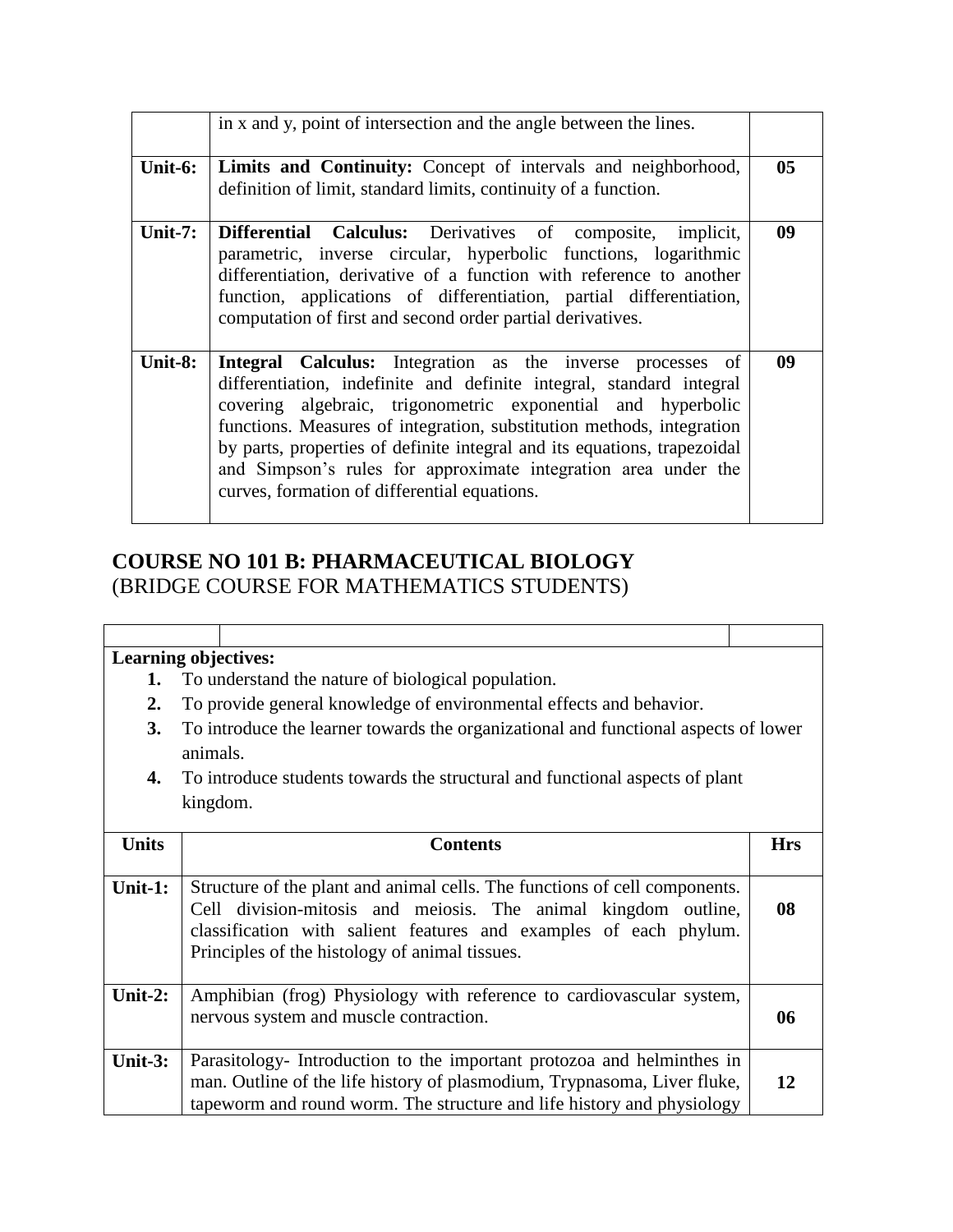|            | of amoeba and mosquito (Anopheles and Culex).                                                                                                                                                                                                                                                                         |    |
|------------|-----------------------------------------------------------------------------------------------------------------------------------------------------------------------------------------------------------------------------------------------------------------------------------------------------------------------|----|
| Unit-4:    | An introduction to the classification of plants with specific examples,<br>Characterization of the following medicinally important plant families<br>with specific examples. Leguminosae, Rutaceae, Apocyanaceae,<br>Solanaceae, Liliaceae, Rubiaceae, Scrophularaceae, Compositae,<br>Umbelliferae and Papaveraceae. | 12 |
| Unit- $5:$ | Study of general morphological and histological characters of stem,<br>flower, root, seed and fruit. Fertilization and methods of propagation of<br>plants.                                                                                                                                                           | 10 |

#### **Books suggested:**

1.Text book of Botany –Vignan series

2. Text book of Zoology –Vignan series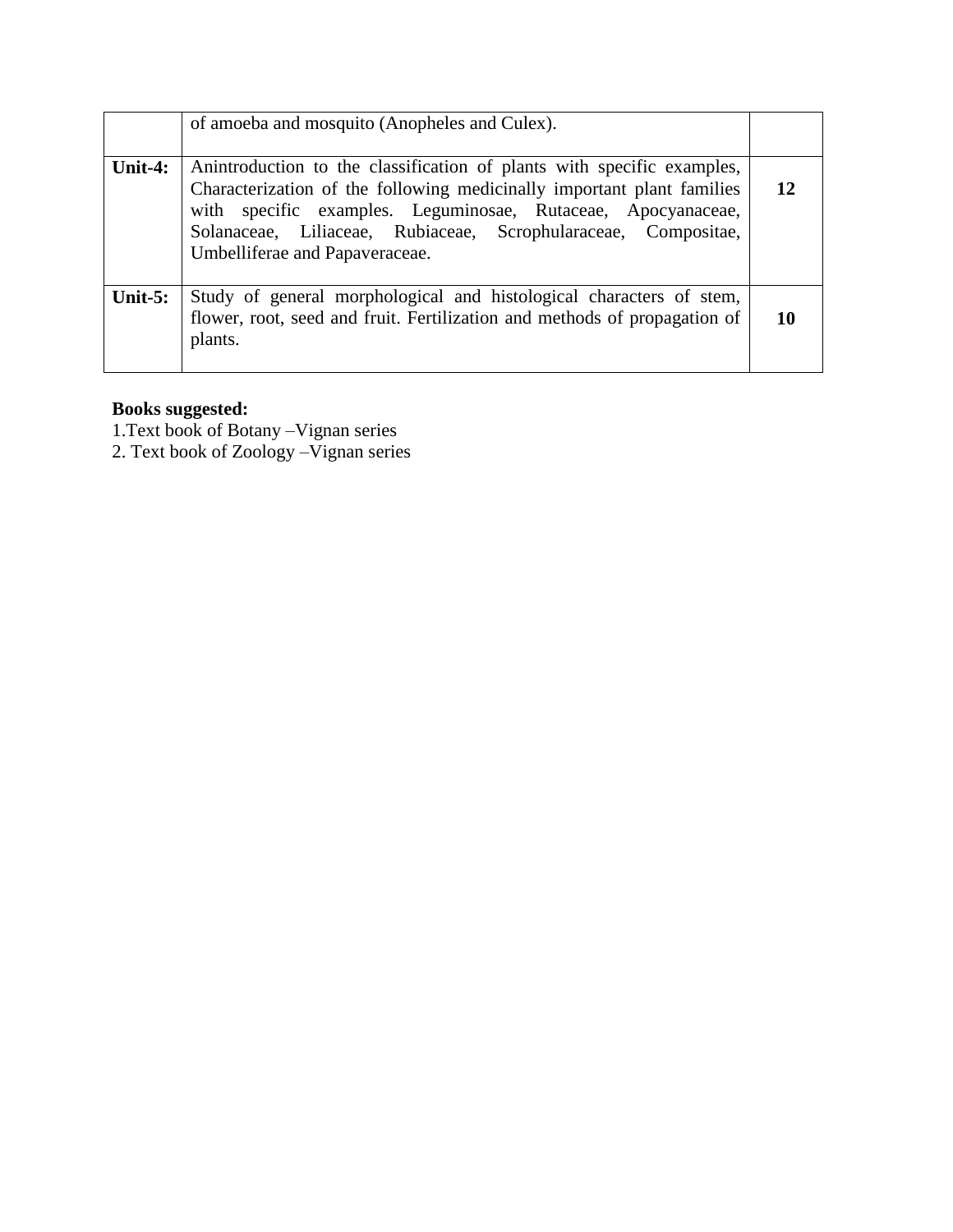## **COURSE NO 102: ENGLISH**

- 1. To teach the fundamental of English language- Grammar, Vocabulary, Synonyms, usage etc.
- 2. To teach the skills of communication and correspondence in English.
- 3. To teach the methods of acquiring fluency and proficiency in English language.
- 4. To acquiring them with models of English prose and teach the skills of writing in English.
- 5. To facilitate practices of target language in class room.

| <b>Units</b> | <b>Contents</b>                                                                                                                                                                                                                                                                                                                                                                                                              | <b>Hrs</b>     |
|--------------|------------------------------------------------------------------------------------------------------------------------------------------------------------------------------------------------------------------------------------------------------------------------------------------------------------------------------------------------------------------------------------------------------------------------------|----------------|
| Unit-1:      | Role and importance of communication, verbal and nonverbal<br>communication, group communication, effective communication,<br>barriers to communication, communication media, participating in<br>discussions, conduct of seminars, conferences etc., making presentations<br>through collection, evaluation, organizing the information, interacting<br>with learners and teachers, role of wit and humor in communication. | 03             |
| Unit-2:      | Spoken English Vs written English, reading method, formal/informal<br>English(one way/two way) British /American/Indian English, how two<br>introduce one self and others, how to tender apology, how to thank in<br>different ways, greetings, some polite expressions.                                                                                                                                                     | 05             |
| Unit- $3:$   | Agreements and disagreements, how to use a dictionary, how to use a<br>thesaurus, vocabulary development, synonyms and antonyms, one word<br>substitutes, comprehension.                                                                                                                                                                                                                                                     | 0 <sub>3</sub> |
| Unit-4:      | Communication through letters, official and personal letters, letters of<br>complaint, letters of enquiries and responses, writing memos, circulars<br>and notices, what to avoid while writing, paragraph writing.                                                                                                                                                                                                          | 02             |
| Unit-5:      | Scientific/technical report writing, drafting and delivering a speech,<br>resume writing and interview techniques.                                                                                                                                                                                                                                                                                                           | 0 <sub>3</sub> |
| Unit-6:      | Grammar: sequence of tenses, voice, articles, direct and indirect speech,<br>degrees of comparison, common errors in English made by Indian<br>learners of English.                                                                                                                                                                                                                                                          | 04             |
| Unit-7:      | Concepts of learning and listening, types and methods of learning and<br>listening, learning and listening of knowledge, attitudes, skills and                                                                                                                                                                                                                                                                               | 04             |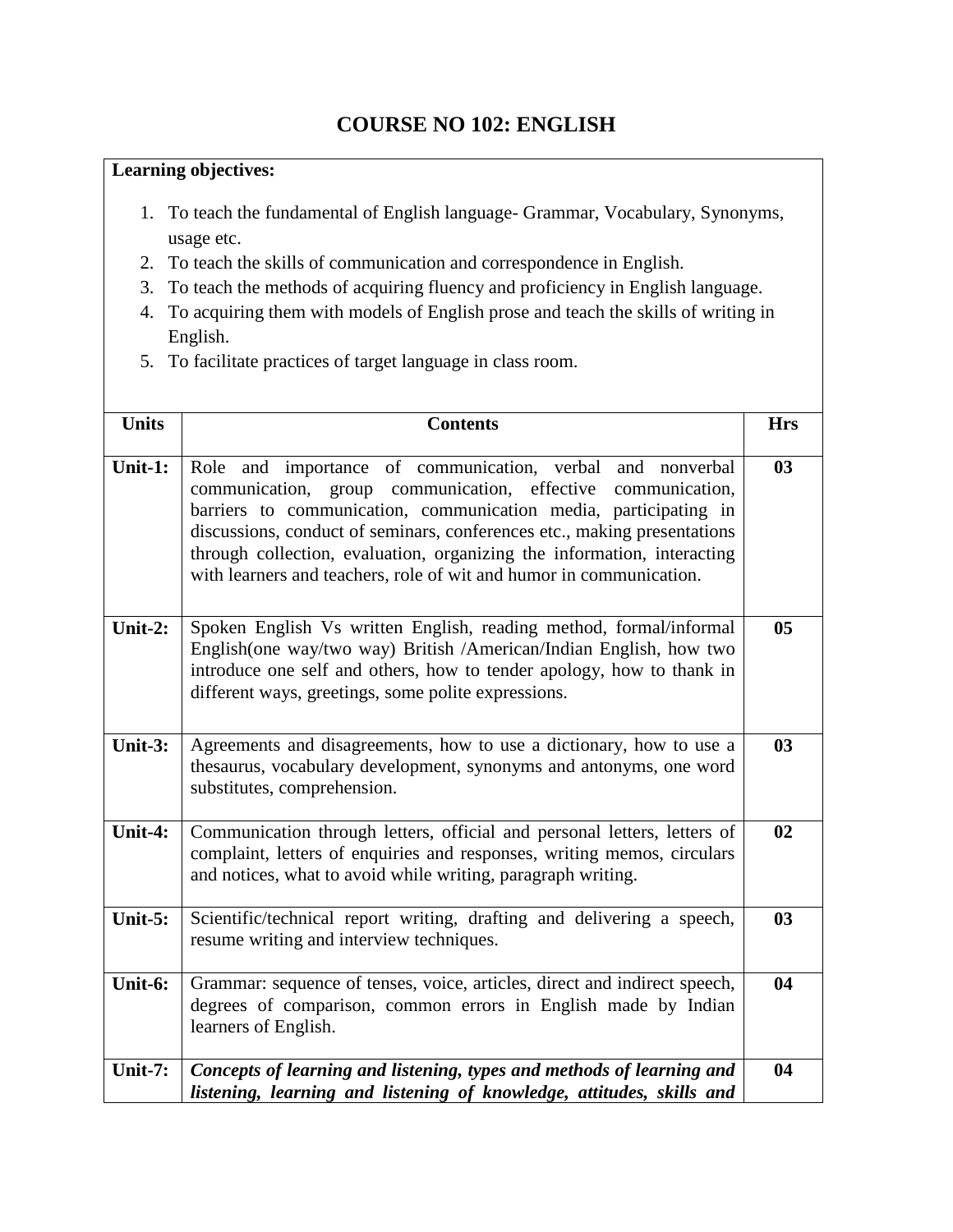|         | <i>practices.</i>                                                                                                                                       |    |
|---------|---------------------------------------------------------------------------------------------------------------------------------------------------------|----|
| Unit-8: | The following four essays from "selections from modern English"<br>prose edited by Haladhar panda are prescribed.<br>1. Our own civilization-C.E.M.joad | 04 |
|         | 2. Andrew Carnegie-E.H.carter                                                                                                                           |    |
|         | 3. The secret of work-swami Vivekananda                                                                                                                 |    |
|         | 4. The generation gap-Benjamin spock                                                                                                                    |    |

#### *Textbooks:*

- 1. **"**bussiness correspondence and report writing" R.C.sharma and Krishna mohan Tata Mcgrawhillpublishers,New Delhi
- 2. Communicative English,E.SureshKumar,RajKamalPublications,Hyd.
- 3. "Selections of Modern English Prose"Ed by HladharPanda,Published by Universities Press(India)PvtLtd,Hyd.
- 4. A hand book of English for professionals,  $2<sup>nd</sup>$  edition by P.Elliah Published by Pharma book syndicate

# **COURSE NO 103: SOFT SKILLS**

- 1. To introduce the students to the basics of phonology, pronunciation, and way of expressing ……………….
- 2. To develop general skills for clear and effective communication by using appropriate vocabulary and grammar.
- 3. To teach techniques for improving memory for better communication.
- 4. To teach the skills time management for effective utilization of time.
- 5. To teach methods of managing stress in the work place.
- 6. To identify and focus on goals to be achieved by using effective communication methods.
- 7. To teach the art and skills of listening and derive the right information.
- **8.** To teach the use of non verbal communication as a supplement to verbal forms.

| <b>Units</b> | <b>Contents</b>                                                                                                                                                                                                                                 | <b>Hrs</b> |
|--------------|-------------------------------------------------------------------------------------------------------------------------------------------------------------------------------------------------------------------------------------------------|------------|
|              | Unit-1: Effective Communication: Elements of Communication, 7Cs of<br>Communication, Types of Communication, Speaking and Listening, Non<br>Verbal Communication, Writing Skills, Body Language, Improvement of<br><b>Communication Skills.</b> | 06         |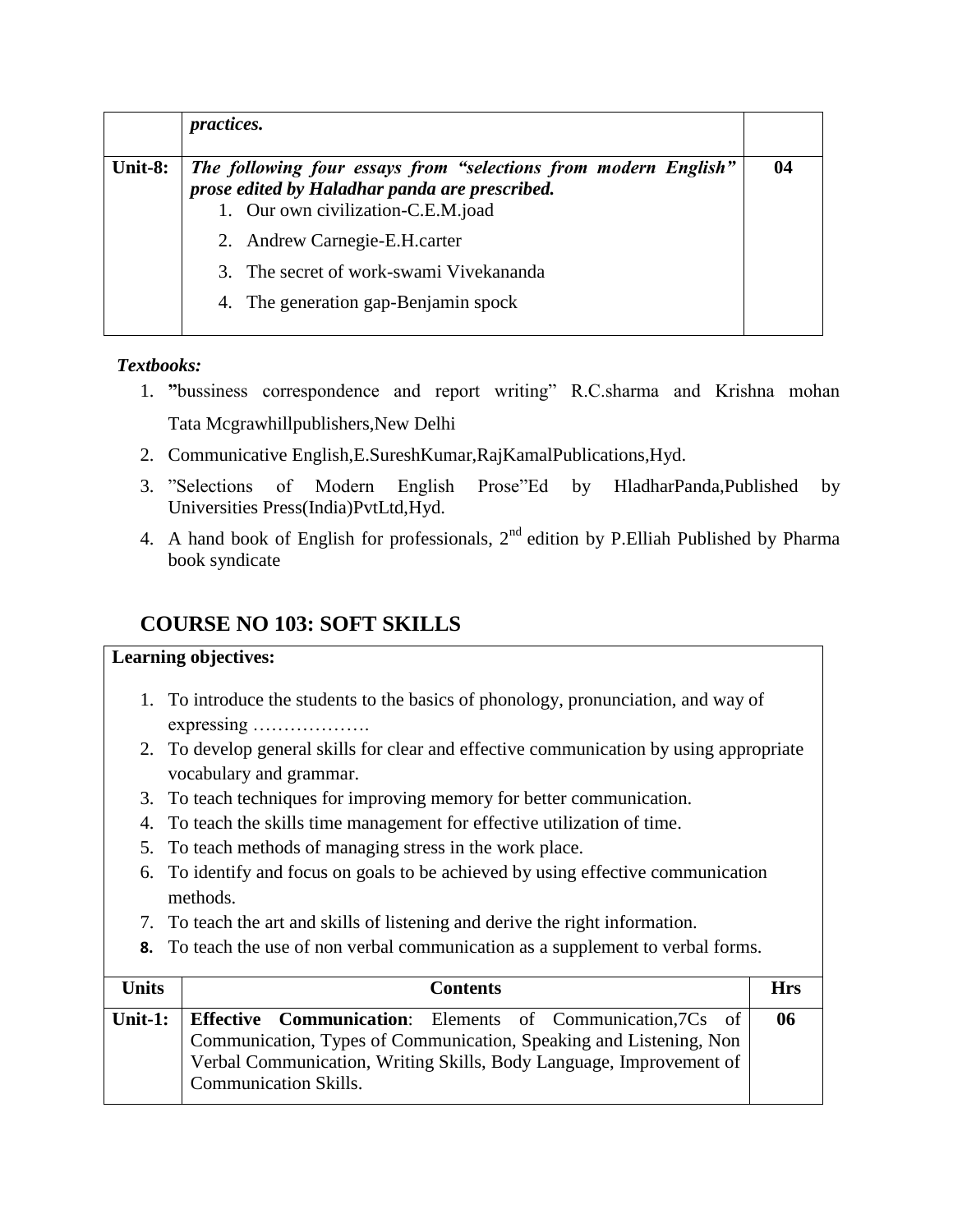| Unit-2:    | Effective Public Speaking: Audience Analysis, Choosing the Subject,<br>Preparation of Speech, Presentation, Use of various Aids, Launching<br>Pad, Evaluation, How to overcome Stage fear.                                                                                                              | 06 |
|------------|---------------------------------------------------------------------------------------------------------------------------------------------------------------------------------------------------------------------------------------------------------------------------------------------------------|----|
| Unit-3:    | Memory Techniques: Memory Testing, Process of Learning, How to<br>train your observation, retention of information, link method of memory,<br>importance of memory, absent-mindedness, memory demonstration.                                                                                            | 06 |
| Unit-4:    | relations: Understanding people<br>and<br>Human<br>human<br>nature.<br>communication barriers, skillful talk, listening to people, influencing and<br>convincing people, making good impression, final thoughts.                                                                                        | 06 |
| Unit- $5:$ | Decision making: crisis, identification and understanding the problem,<br>writing possible solutions and selecting the best one, implementation.                                                                                                                                                        | 06 |
| Unit-6:    | Stress management: causes of stress, understanding human nature,<br>mood, temperament, needs, behavior, reactions, stress at home, work<br>place, relaxation techniques.                                                                                                                                | 06 |
| Unit-7:    | Time management: importance of time, identifying time wasters, four<br>chambers of time management, steps for proper management of time.<br>Goal setting: introduction, identifying goals, SWORT analysis, SMART<br>goals, short term and long term goals, writing of mission statement,<br>evaluation. | 06 |
| Unit-8:    | Team management: identifying goals, setting targets, delegating tasks,<br>monitoring and coordination.                                                                                                                                                                                                  | 06 |
|            | Interview facing: preparation of the bio-data, preparation for the<br>interview, attire, postures and gestures, right way of answering questions.                                                                                                                                                       |    |

#### **Recommended books**

- 1. Quick and easy way to effective speaking by Dale Carneige.
- 2. How to develop a super power memory by Harry Lorayne, Gaurav publishing house, New Delhi.
- 3. Improve your memory by Ran Fry.
- 4. Skill with people by Les Gibilin,Printmedia,New Delhi.
- 5. How to develop self-confidence and influence people by public speaking by Dale Carneige.
- 6. Coping with stress at work by J.M. Atkinson.
- 7. How to make successful decisions by A. Hardingham.
- 8. Communicative competence by Varanasi BhaskaraRao Published by Pharma book syndicate.
- 9. Personal and emotional competence by Varanasi BhaskaraRao Published by Pharma book syndicate.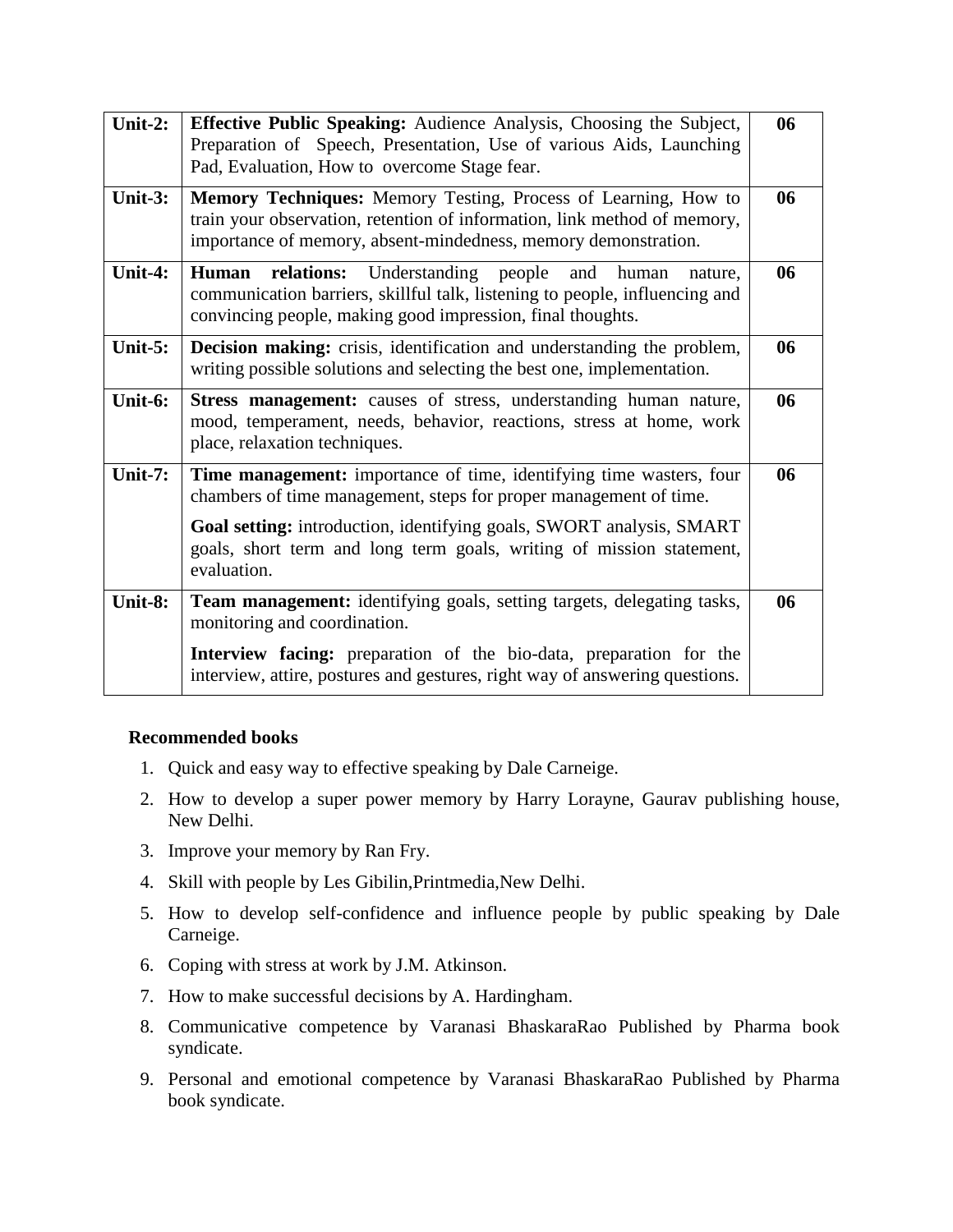### **COURSE 104: PHARMACEUTICAL CHEMISTRY- I (INORGANIC) THEORY**

- 1. To impart the knowledge on the concept of inorganic pharmaceuticals and their applications.
- 2. To make the student understand about the sources of impurities and limit tests and purity tests for various inorganic chemicals.
- 3. To gain the knowledge on the electrolytes and their role in human body.
- 4. To gain the knowledge on the use of inorganic compounds as gastrointestinal, topical agents, dental products and other miscellaneous agents.
- 5. To impart knowledge on the use of inorganic compounds as pharmaceutical aids.

| <b>Units</b> | <b>Contents</b>                                                                                                                                                                                                                                                                                                                                                                                                                                   | <b>Hrs</b> |
|--------------|---------------------------------------------------------------------------------------------------------------------------------------------------------------------------------------------------------------------------------------------------------------------------------------------------------------------------------------------------------------------------------------------------------------------------------------------------|------------|
| Unit-1:      | 1) General introduction to pharmaceutical inorganic chemistry.<br>2) Classification of inorganic pharmaceuticals based on their<br>applications with examples.<br>3) Sources of impurities in pharmaceutical substances.<br>4) Principle and procedure for the limit tests of chlorides, sulphates,<br>iron, lead, heavy metals and arsenic.                                                                                                      | 12         |
| Unit-2:      | Test for purity of following:<br>Neutralization capacity of Aluminium hydroxide gel.<br>1)<br>2) Bulkiness in barium sulphate.<br>3) Limit test of copper and silver in bismuth subcarbonate.<br>4) Sucrose and reducing sugars in calcium gluconate.<br>5) Sedimentation volume, swelling power, coarse particles of<br>bentonite.<br>6) Stability of hydrogen peroxide.<br>Absorption power and swelling power of kaolin.<br>7)                 | 04         |
| Unit- $3:$   | <b>Electrolytes:</b><br>Description, preparation and uses of following:<br>1) Sodium and potassium replenishers - sodium chloride, compound<br>sodium chloride, potassium chloride, oral rehydration salts.<br>2) Calcium replenishers : calcium gluconate, dibasic calcium<br>phosphate, calcium chloride.<br>Acid base regulators: sodium bicarbonate, sodium lactate, sodium citrate,<br>sodium acetate, ammonium chloride, potassium citrate. | 08         |
| Unit-4:      | <b>Gastro</b> intestinal agents<br>Properties, preparation and uses of the following:                                                                                                                                                                                                                                                                                                                                                             | 09         |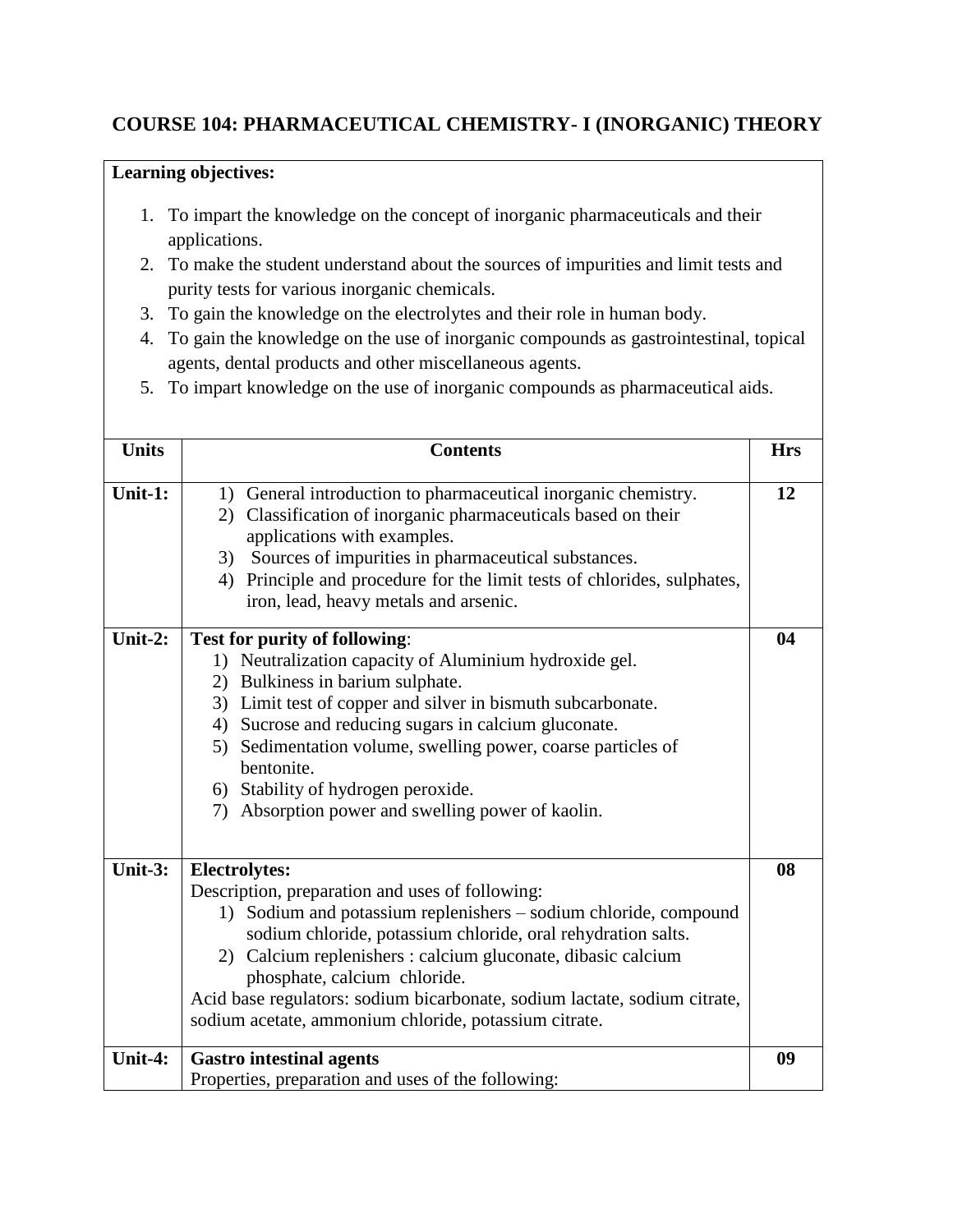|            | Acidifying agents: Hydrogen chloride, sodium acid phosphate.<br>1)                                                                             |    |
|------------|------------------------------------------------------------------------------------------------------------------------------------------------|----|
|            |                                                                                                                                                |    |
|            | 2) Antacids: aluminium hydroxide gel, sodium carbonate,                                                                                        |    |
|            | magnesium carbonate (light and heavy) milk of magnesia,                                                                                        |    |
|            | magnesium trisilicate, magnesium oxide.                                                                                                        |    |
|            | 3) Protectives and adsorbents: Boric acid, zinc oxide, kaolin(light)                                                                           |    |
|            | and heavy), calamine, charcoal.                                                                                                                |    |
|            | 4) Laxatives: Magnesium sulphate sodium phosphate, sodium                                                                                      |    |
|            | potassium tartarate.                                                                                                                           |    |
|            |                                                                                                                                                |    |
| Unit- $5:$ | <b>Topical agents</b><br>Definition, classification, mechanism of action, preparation and uses of                                              | 07 |
|            | the following:                                                                                                                                 |    |
|            | 1) Astringents: zinc sulphate, calcium hydroxide, zinc oxide,                                                                                  |    |
|            | bismuth subcarbonate.                                                                                                                          |    |
|            | 2) Topical protectants: zinc oxide, zinc stearate, talc, calamine,                                                                             |    |
|            | titanium dioxide                                                                                                                               |    |
|            | 3) Anti-infectives: hydrogen peroxide, potassium permanganate,                                                                                 |    |
|            | silver nitrate, Iodine, Boric acid, seliniumsulphide, yellow                                                                                   |    |
|            | mercuric oxide.                                                                                                                                |    |
|            |                                                                                                                                                |    |
| Unit-6:    |                                                                                                                                                | 12 |
|            | Miscellaneous inorganic pharmaceutical agents<br>Preparations and uses:                                                                        |    |
|            | 1) Heamatinics: ferrous sulphate, ferrous fummerate, ferrous                                                                                   |    |
|            | gluconate, ferric ammonium citrate, iodinized dextrose.                                                                                        |    |
|            | 2) Halogens: iodine, iodides.                                                                                                                  |    |
|            | 3) Antidotes: sodium thiosulphate, sodium nitrite                                                                                              |    |
|            |                                                                                                                                                |    |
|            | Expectorants: ammonium chloride, potassium chloride.<br>4)                                                                                     |    |
|            | Emetics: potassium antimony tartarate, copper sulphate.<br>5)                                                                                  |    |
|            |                                                                                                                                                |    |
|            | Importance of essential and non-essential trace ions: essential ions-<br>iron, copper, zinc, manganese, sulphur; Non-essential- lithium, lead, |    |
|            | mercury, bromide, chloride, gold.                                                                                                              |    |
|            |                                                                                                                                                |    |
|            |                                                                                                                                                |    |
| Unit-7:    | <b>Dental products</b>                                                                                                                         | 06 |
|            | Introduction, classification with examples.<br>Preparations and uses:                                                                          |    |
|            | 1. Flourides- Sodiumfluoride, sodium monofluorophosphate,                                                                                      |    |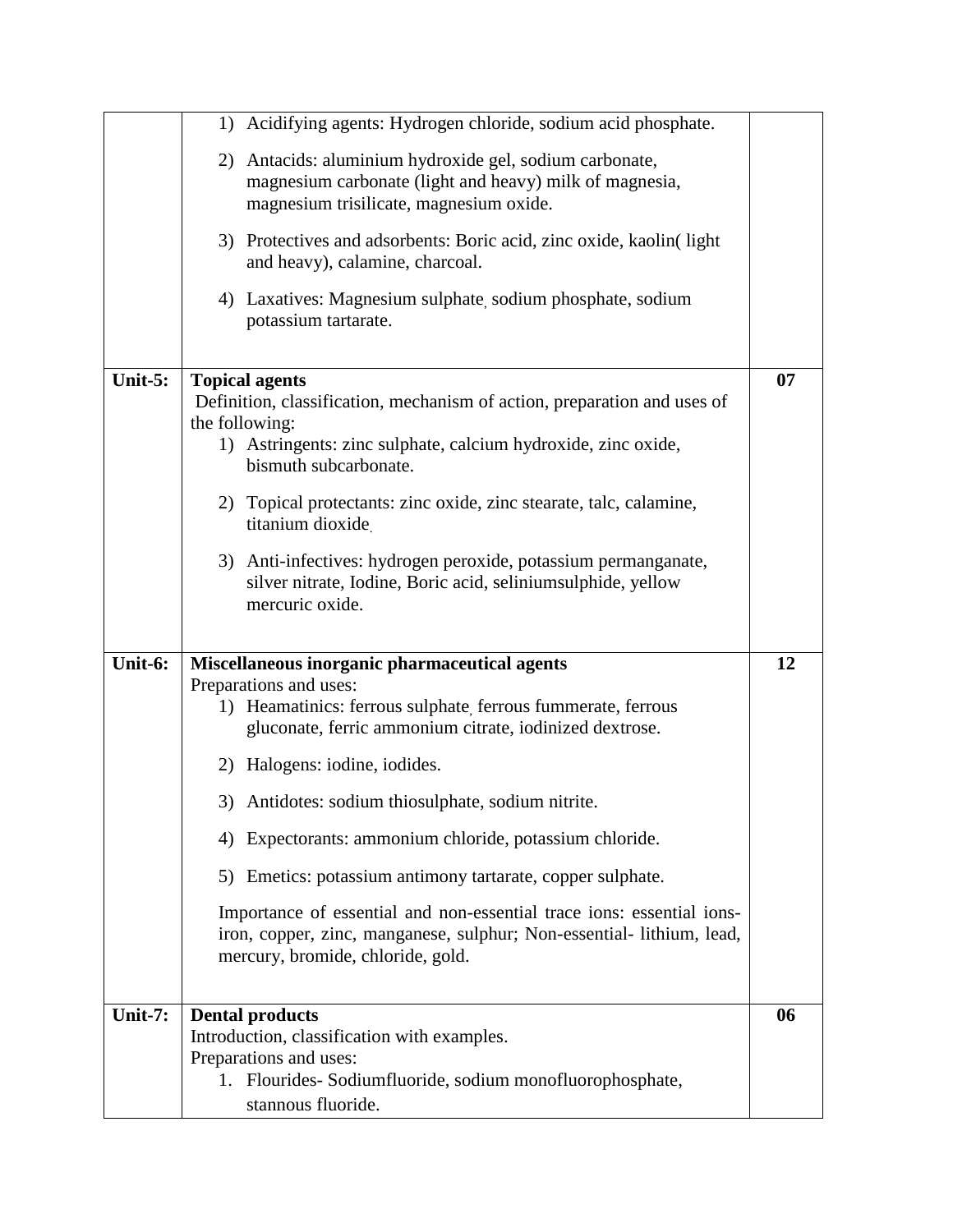|         |      | 2. Oral antiseptics and astringents-hydrogen peroxide, magnesium<br>peroxide, zinc peroxide, mouth washes.<br>3. Dentrifices: - calcium carbonate, dibasic calcium phosphate,<br>calcium phosphate, sodium metaphosphate and strontium<br>chloride. |    |
|---------|------|-----------------------------------------------------------------------------------------------------------------------------------------------------------------------------------------------------------------------------------------------------|----|
| Unit-8: |      | <b>Pharmaceutical Aids:</b> properties, preparation (wherever applicable) and                                                                                                                                                                       | 04 |
|         | uses |                                                                                                                                                                                                                                                     |    |
|         | 1.   | Excipents: dicalcium phosphate, magnesium stearate, Talc,                                                                                                                                                                                           |    |
|         |      | calcium carbonate.                                                                                                                                                                                                                                  |    |
|         |      | Suspending agents: bentonite, colloidal silica, aluminium stearate.                                                                                                                                                                                 |    |
|         |      | 3. Colorants: Titanium oxide, Ferric oxide.                                                                                                                                                                                                         |    |
|         |      |                                                                                                                                                                                                                                                     |    |

#### **Text books:**

- 1) Bentley and Driver's text book of pharmaceutical chemistry Ed: L.M.Atherden, 1983, Oxford university press, Delhi.
- 2) Inorganic Medicinal and pharmaceutical chemistry; J.H. Block, F.B. Roche, T.O. Soine, C.V.Wilson, 1986, Varghese publishing house.
- 3) Inorganic pharmaceutical chemistry; P. GunduRao, Vallabhprakashan 1995, Delhi.

#### **Reference Books:**

- 1) Pharmacopoeia; (Indian, British, US and European)
- 2) Remington Pharmaceutical Sciences;  $20<sup>th</sup>$  Edition Lippincott Williams and Wilkins.
- 3) Martindale: The Extra Pharmacopoeia;  $31<sup>St</sup>Edn$ , 1996, The Royal pharmaceutical society.
- 4) Hand book of pharmacy and health care Ed: Robin.J. Haiwan 1990, The Pharm Press, UK.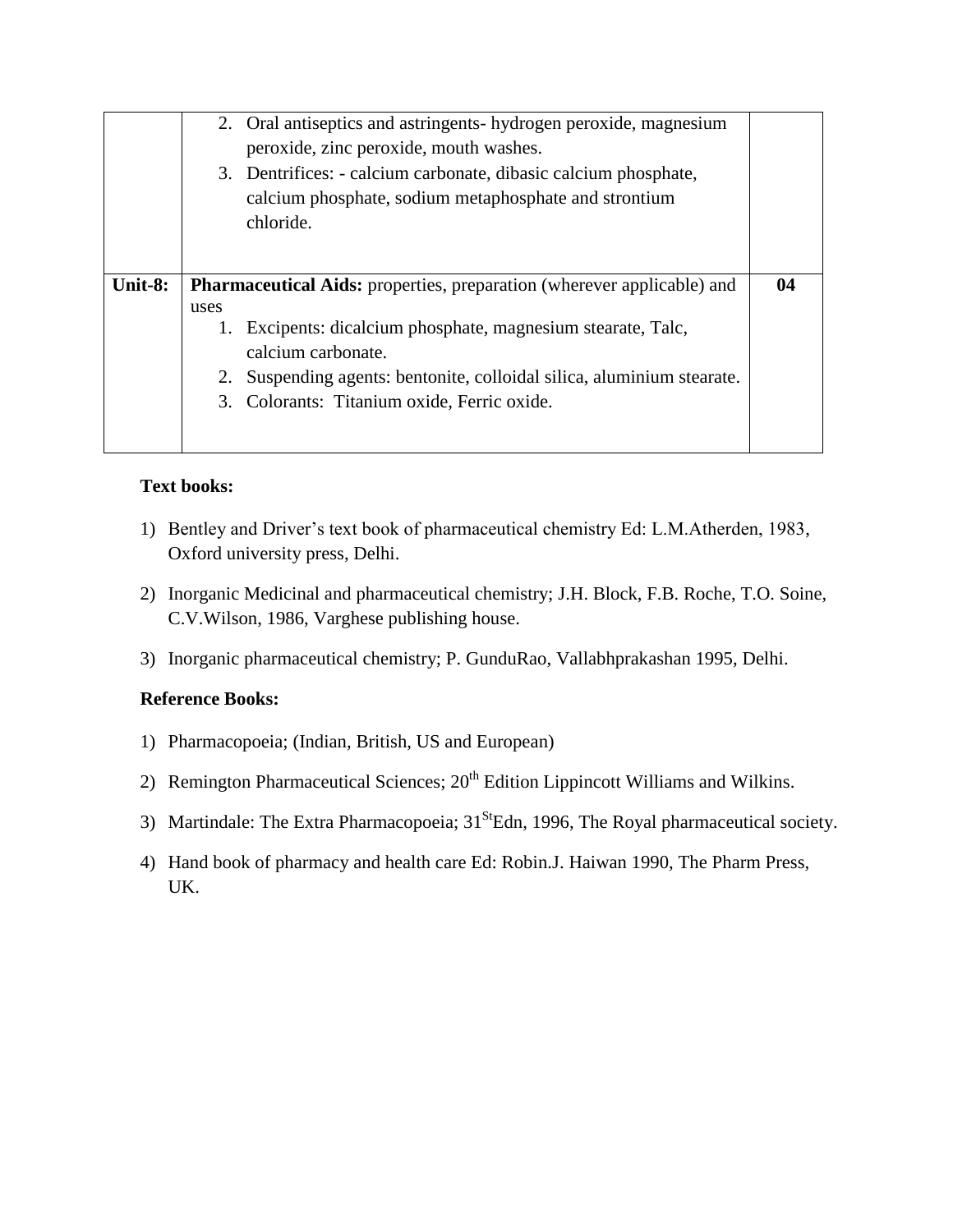## **COURSE 105: PHARMACEUTICAL CHEMISTRY-II(ORGANIC-I)THEORY**

#### **Learning objectives:**

This course is designed to impart a very good knowledge about

- 1. IUPAC/Common system of nomenclature of simple organic compounds belonging to different classes of organic compounds;
- 2. Some important physical properties of organic compounds and their role in biological system as well as chemical reactivity;
- 3. Free radical/ nucleophyllic [alkyl/ acyl/ aryl] /electrophyllic substitution, free radical/ nucleophyllic / electrophyllic addition, elimination, oxidation and reduction reactions with mechanism, orientation of the reaction, order of reactivity, stability of compounds;
- 4. Some named organic reactions with mechanisms; and
- 5. Methods of preparation, test for purity, principle involved in the assay, important medicinal uses of some important organic compounds.
- 6. Identification, naming of stereo chemical centers. Stereochemistry and its importance in bioactivity of an organic compound.

| <b>Units</b> | <b>Contents</b>                                                                                                                                                                                                                                                                                                                                                                                                                                                                                                                                                                                                                                                                                                 | <b>Hrs</b> |
|--------------|-----------------------------------------------------------------------------------------------------------------------------------------------------------------------------------------------------------------------------------------------------------------------------------------------------------------------------------------------------------------------------------------------------------------------------------------------------------------------------------------------------------------------------------------------------------------------------------------------------------------------------------------------------------------------------------------------------------------|------------|
| Unit-1:      | <b>Structure and properties of organic molecules:</b><br>Polarity of bonds and molecules; Intra and inter molecular forces,<br>of electromeric, inductive, mesomeric (resonance),<br>influence<br>hyperconjugation effects on physical properties. Modern theories of acids<br>and bases. Interpretation of acidity and basicity based on inductive effect.<br>Significance of resonance energy. Importance of equivalent and non<br>equivalent resonance structures in resonance stabilization. Electrophiles<br>and nucleophiles. Carbocations: formation, stability and rearrangement<br>and reactions. Carbanions: formation, stability and reactions. Steric<br>effects and their influence on reactivity. | 06         |
| Unit-2:      | Alkanes: Nomenclature, General methods of preparation, reactions of<br>alkanes with special reference to free radical substitution. Rotation about<br>carbon-carbon single bonds and conformational isomerism.<br>Cyclo alkanes: Nomenclature, General preparation, Bayer's strain theory,<br>chair and boat conformations of cyclohexane, axial and equatorial bonds.                                                                                                                                                                                                                                                                                                                                          | 08         |
| Unit-3:      | Stereo chemistry: Concepts of isomerism and its comparision to stereo<br>isomerism. Optical isomerism (enantiomerism), planes of symmetry,<br>centre of symmetry, chirality and other characteristics of optical isomers.<br>Racemic mixture, resolution of racemic mixture; Diastereomer: properties<br>and optical activity. Optical rotation and specific rotation, mesoforms.                                                                                                                                                                                                                                                                                                                               | 08         |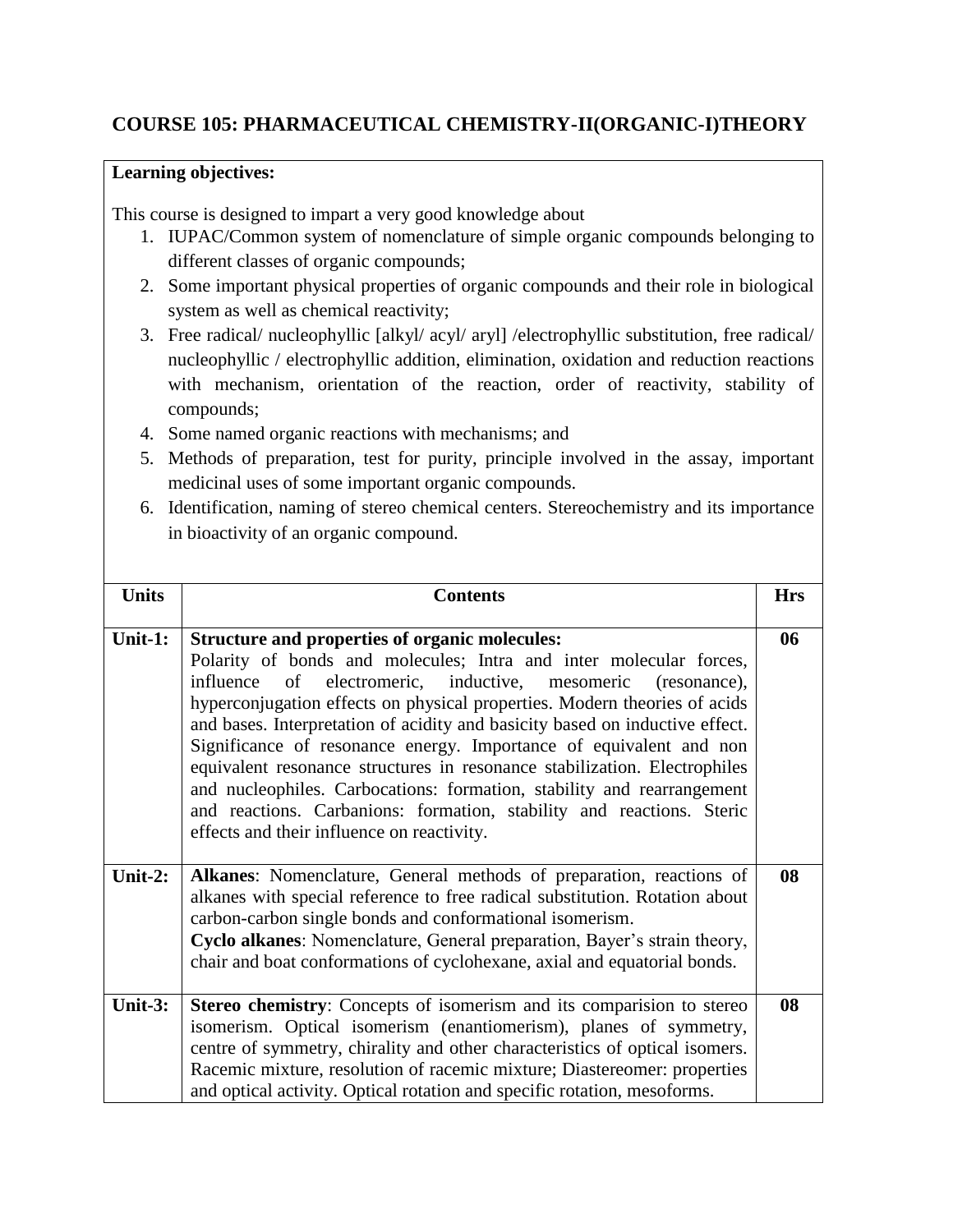|            | Configuration-Relative configuration (D&L<br>system),<br>absolute<br>configuration (R&S system), sequence rules. Geometric isomerism- Cis-<br>trans isomerism and E&Z nomenclature.                                                                                                                                                                                                             |                |
|------------|-------------------------------------------------------------------------------------------------------------------------------------------------------------------------------------------------------------------------------------------------------------------------------------------------------------------------------------------------------------------------------------------------|----------------|
| Unit-4     | Nomenclature, general methods of preparation.<br>Halo alkanes:<br>Significance of nucleophilic substitution of alkyl halides.<br>$S_N1$ and $S_N2$ mechanisms; evidences in favour of these reactions; $S_N1$ vs<br>$S_N2$<br>E1 and E2 mechanisms; evidences in favour of these reactions. Saytzeff'<br>rule and Hofmann's rule for eliminations, E1 vs E2 and Substitution vs<br>elimination. | 08             |
| Unit- $5:$ | Alkenes and dienes: Nomenclature, general methods of preparation.<br>Electrophilic and nucleophilic addition to $-C=C$ - and allylic substitution.<br>Markovnikon's rule, peroxide effect, ozonolysis.<br>Dienes- Introduction to alkadienes, stability of conjugated dienes.                                                                                                                   | 08             |
| Unit-6:    | Alkynes: Nomenclature, general methods of preparation. Reactions of<br>alkynes. Acidity of alkynes. Stereospecific reduction of alkynes.                                                                                                                                                                                                                                                        | 0 <sub>5</sub> |
| Unit- $7:$ | Organometallic<br>compounds-<br>Grignard reagents-preparation<br>and<br>nucleophilic addition and nucleophilic substitution reactions of Grignard<br>reagent and their applications in synthetic chemistry.                                                                                                                                                                                     | 04             |
| Unit-8:    | Alcohols- Nomenclature, general methods of preparation. Industrial<br>preparation of ethanol and methanol. Preparation of absolute alcohol.<br>Reactions of alcohols, importance of iodoform and lucas test.<br>Ethers- Nomenclature, Williamson's-synthesis and acid cleavage of<br>ethers.                                                                                                    | 08             |

#### **COURSE NO 106: PHARMACEUTICAL CHEMISTRY-II (ORGANIC- I)PRACTICAL**

- 1. Experiments to provide practice to the students in the uses of organic chemistry laboratory techniques such as crystallization, distillation (at normal pressure and under reduced pressure), sublimation, determination of physical constants like melting point and boiling point.
- 2. Identification of mono and multi functional organic compounds by systematic qualitative organic analysis (carboxylic acid, phenols, amines, aldehydes and ketones, alcohols, esters, hydrocarbons, nitro compounds and anilides).
- 3. Preparation of simple organic compounds such as nitrobenzene, iodoform, acetanilide, aspirin, sulphanilic acid, benzoic acid and benzanilide.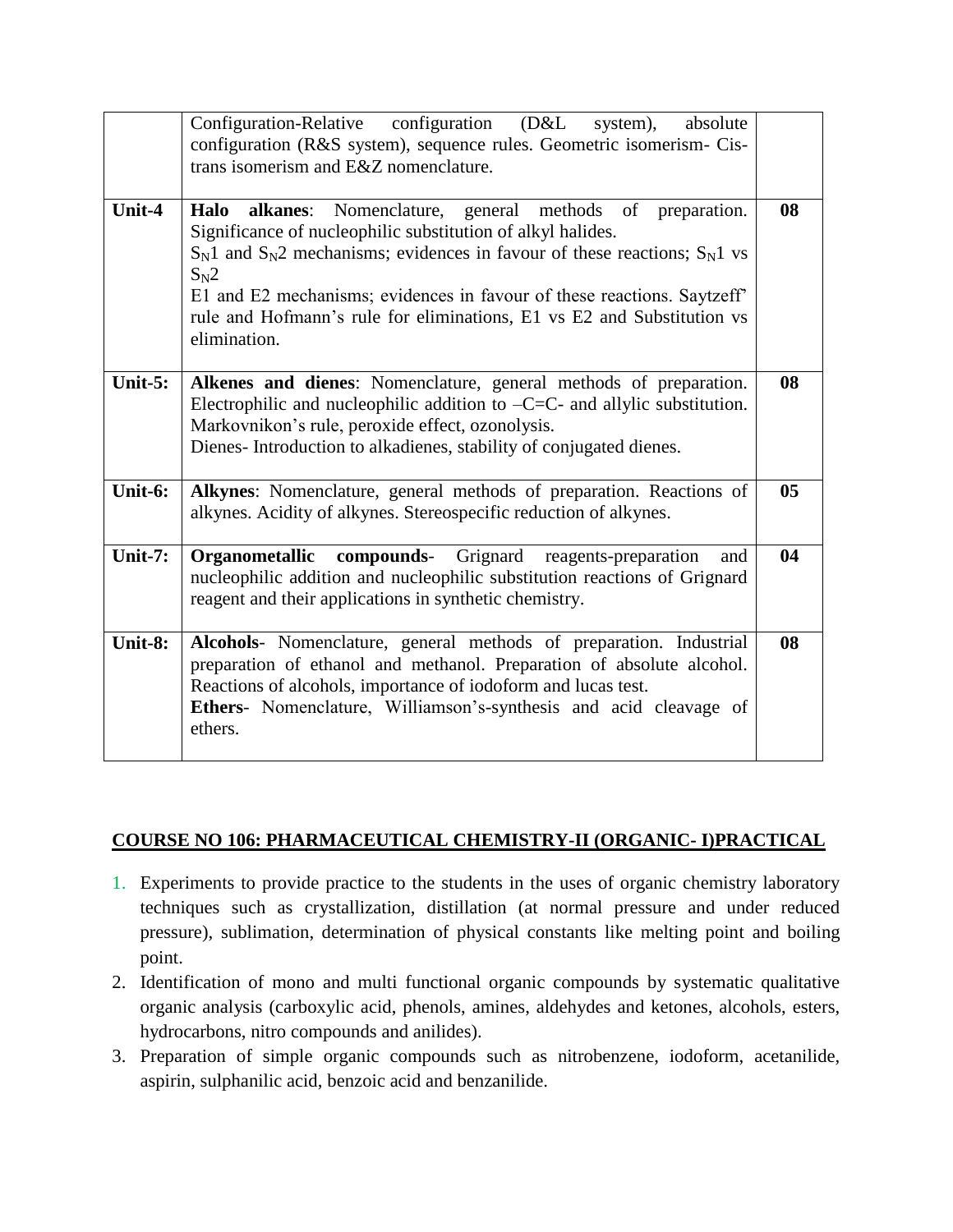4. Building organic molecules (ethane, isobutanol, tartaric acid, cyclohexane in chair and boat form) using sterio model sets.

#### TEXT BOOKS:

- 1. Organic Chemistry By Morrison and Boyd
- 2. Bently and Driver's Textbook of Pharmaceutical Chemistry
- 3. Organic Chemistry, Vol. I by I.L. Finar.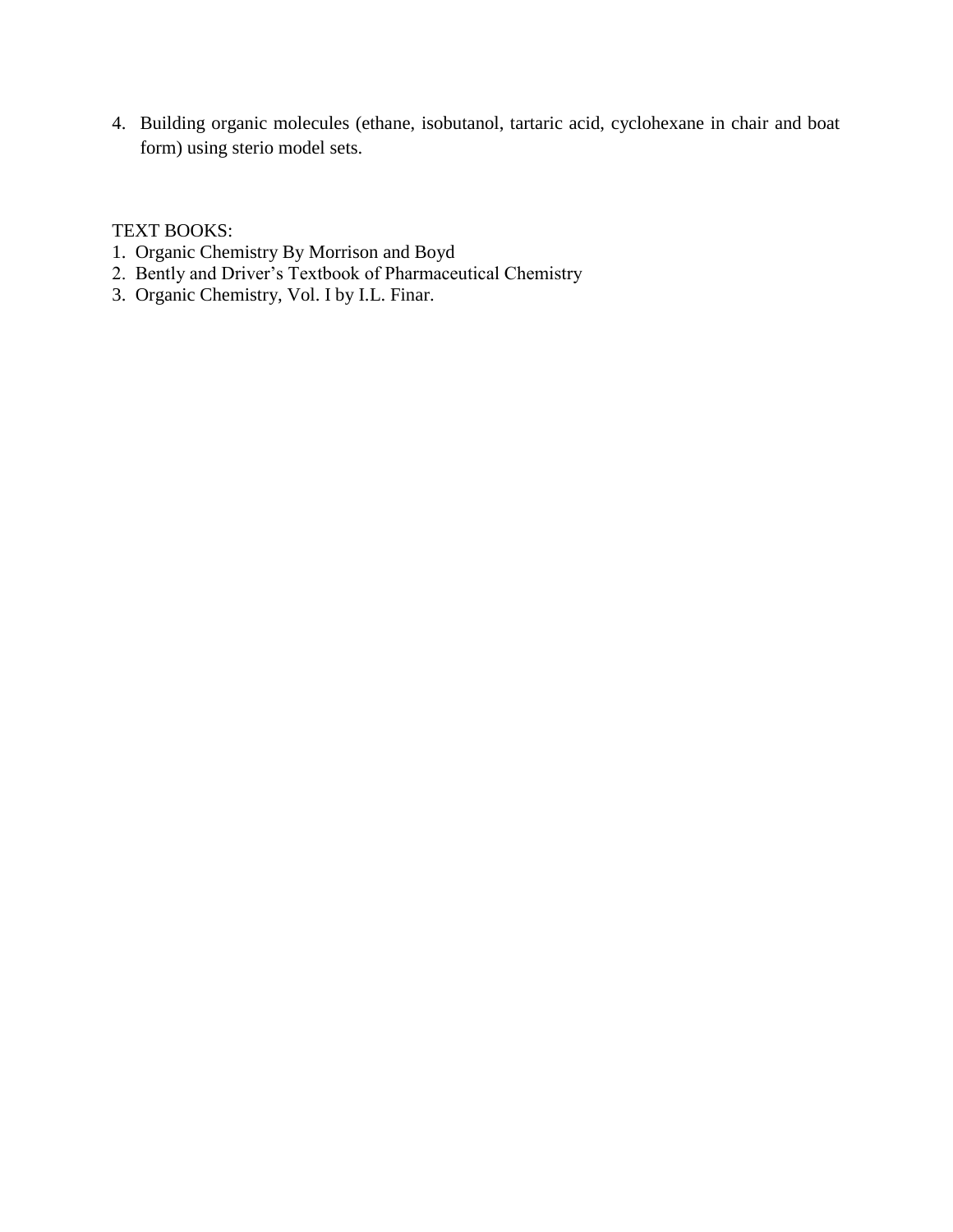# **COURSE NO 107: COMPUTER APPLICATIONS**

- 1. To educate students in basics of computer hardware.
- 2. To educate the students about the different operating systems.
- 3. To teach the students use of MS office and its applications.
- 4. To teach the students the use of C language and its applications.
- 5. To impart knowledge on the use of MATLAB software and its applications

| <b>Units</b>                 | <b>Contents</b>                                                                                                                                                                                                                                                                                                                                                                                     | <b>Hrs</b> |
|------------------------------|-----------------------------------------------------------------------------------------------------------------------------------------------------------------------------------------------------------------------------------------------------------------------------------------------------------------------------------------------------------------------------------------------------|------------|
| Unit-1:                      | <b>COMPUTER ARCHETECTURE:</b> Evolution of Microprocessors<br>and Digital Computers – Computer Generations – Architecture of the<br>General Purpose Computer-Memories -Semiconductor memory -<br>Optical Disks -Cache Memory -- Buses -Input/output Devices -<br>Number Systems - Assemble languages- Machine languages.                                                                            | 04         |
| Unit-2:                      | MS DOS- DISK OPERATING SYSTEM: Introduction - Need of<br>Operating System – Function of Operating system – Introduction to<br>MS-Dos - Disk Drivers - Loading of Dos into main memory - Files<br>and File Naming Conventions - Types of Dos commands - Directory<br>Structure of MS-Dos -Concept of path - Dos Internal commands -<br><b>External Commands.</b>                                     | 06         |
| Unit-3:                      | MS OFFICE APPLICATIONS.<br>Introduction of MS Word - Word control functions - Editing<br>Document – Find and Replace –Tab Stops – Formatting the<br>document – Spell Check – Tables & Graphs preparation – Graphics –<br><b>Advanced Tools.</b>                                                                                                                                                     | 06         |
| $\overline{\text{Unit-4}}$ : | <b>MS OFFICE APPLICATIONS.</b><br>Introduction of MS Excel – Excel Basics – Editing cell contents –<br>worksheet – Command for worksheet.<br>Introduction of MS PowerPoint -Steps to a Presentation - Adding<br>new slides --Editing & Formatting new slides -- Creating slide show.                                                                                                                | 08         |
| Unit-5:                      | C LANGUAGE & APPLICATIONS: Introduction to C language<br>- Difference between High level & low level language-Constants -<br>variables - arithmetic operators - Integer expressions - Floating<br>point – compound statement – conditional statement -- while loop –<br>for $loop - do$ while $loop - logical$ operators – precedence rules for<br>logical operators – switch $&$ brake statements. | 06         |
| Unit-6:                      | <b>MATLAB</b><br><b>-SCIENTIFIC</b><br><b>ORIENTED PROGRAMMING:</b><br>Introduction to MATLAB -workspace - Command Window --                                                                                                                                                                                                                                                                        | 06         |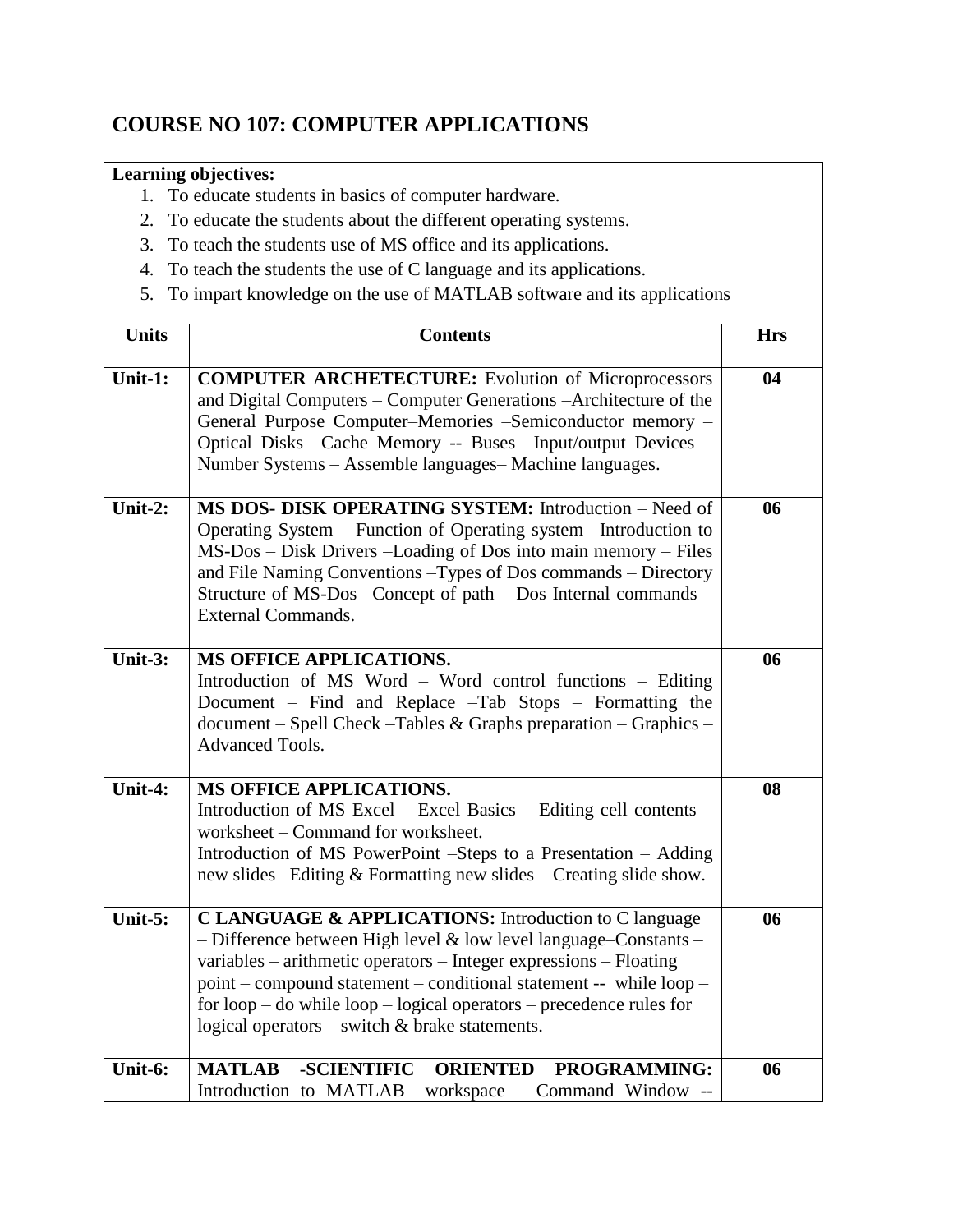|            | Arrays of Numbers – Creating and Executing a Script file – Function<br>files -- Matrices and Vector operations -- Graphics $-$ 2D plots $-$ 3D<br>plots - Multiple Curves -- Input/output Functions -- Special effects<br>of graphs – Generating and executing .M files. |    |
|------------|--------------------------------------------------------------------------------------------------------------------------------------------------------------------------------------------------------------------------------------------------------------------------|----|
| Unit- $7:$ | <b>DATA BASE APPLICATIONS USING MATLAB:</b> Reading in<br>the Data – Operating with the data – Counter and Bar Graphs –<br>Frequencies and Histograms - Multivariate Tables -- Scatter Plots-<br>Measures of Location/speed/shape – Hypothesis Test.                     | 06 |
| Unit-8:    | <b>ANOVA APPLICATIONS USING MATLAB:</b> Introduction to the<br>Analysis of Variance – Testing Mean – Testing Variance – One way<br>ANOVA - Two way ANOVA.                                                                                                                | 06 |

#### **REFERENCE BOOKS:**

- 1. Fundamentals of Microprocessors &Microcomputer by B.RAM.
- 2. Computer Applications by SUMITA ARORA; DhanapatRai& Co publications.
- 3. Computer Programming in C by V. RAJARAMAN; PHI publications.
- 4. Let us C by YESWANTH KANITKAR; BPB publications.
- 5. Programming In ANSI-C by E.Balaguruswamy.
- 6. Getting Started with MATLAB by RUDRA PRATHAP SHING.
- 7. Applied Statistics using SPSS, STATISTICS& MATLAB by JOAQUIM.P. MARQUE.

#### **ONLINE REFERENCES:**

- 1. <http://www.tutorialspoint.com/cprogramming/>
- 2. <http://www.cprogramming.com/tutorial.html>
- 3. <http://www.learnconline.com/>
- 4. <http://www.mathworks.in/academia/>
- 5. <http://www.mathworks.in/help/matlab/>

## **COURSE NO 108: COMPUTER APPLICATIONS (PRACTICAL)**

**CYCLE 1: MS-DOS.**

**CYCLE 2: MS-OFFICE.**

#### **CYCLE 3: C–LANGUAGE.**

**CYCLE 4: MATLAB PROGRAMMING.**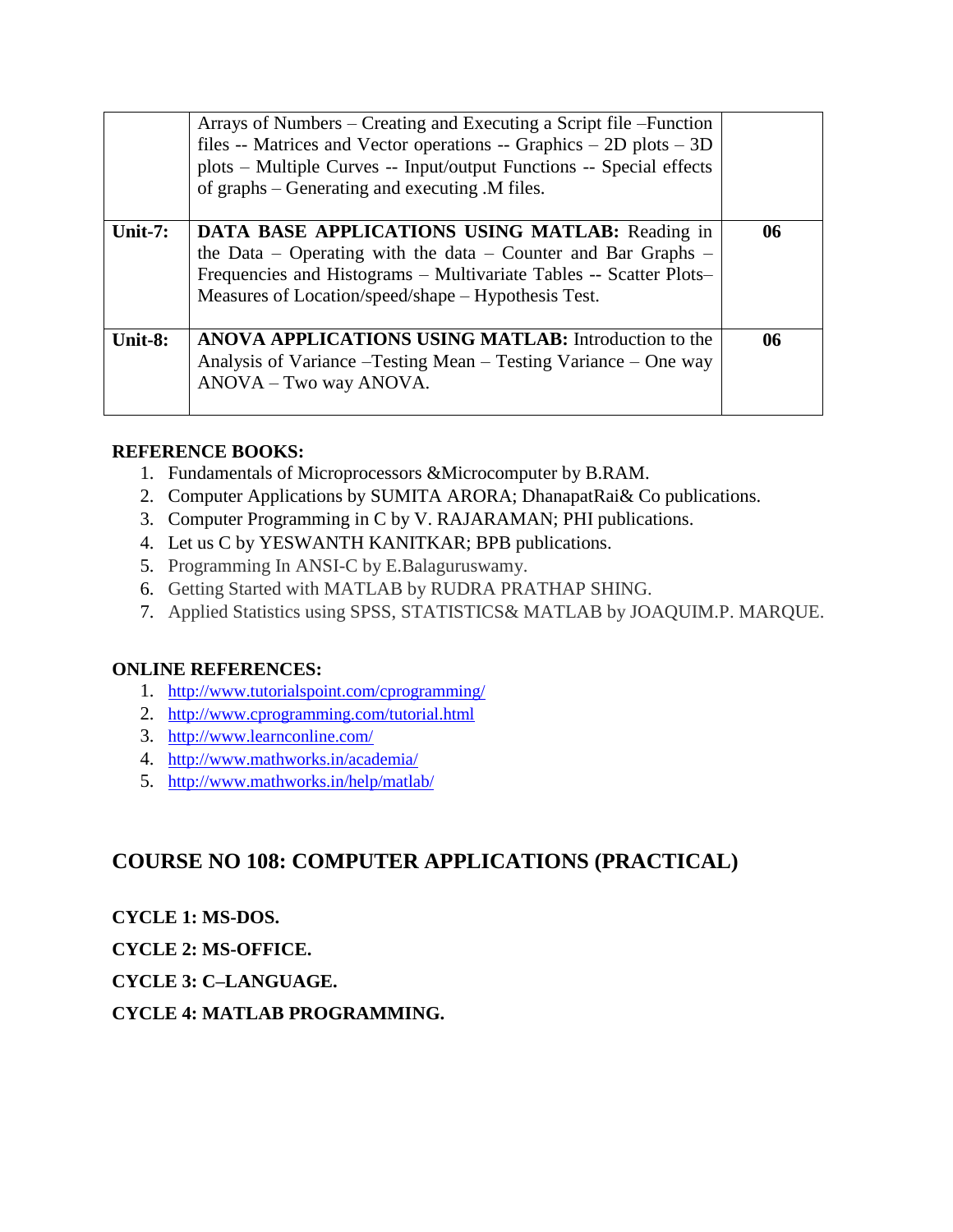# **B.PHARM II SEMESTER**

# **COURSE NO 201: GENERAL AND DISPENSING PHARMACY**

| <b>Learning objectives:</b> |                                                                                                                                                                                                                                                                                                                                                                           |            |
|-----------------------------|---------------------------------------------------------------------------------------------------------------------------------------------------------------------------------------------------------------------------------------------------------------------------------------------------------------------------------------------------------------------------|------------|
| <b>Units</b>                | <b>Contents</b>                                                                                                                                                                                                                                                                                                                                                           | <b>Hrs</b> |
| Unit-1:                     | History of Pharmacy, Pharmacy Profession and Evolution of Pharmacy<br>- Pharmacy in India - Pharmacopoeias of India, B.P., U.S.P. and<br>International Pharmacopoeia - Metrology - Weights and Measures -<br>Balances – Types and Care.                                                                                                                                   | 04         |
| Unit-2:                     | Dosage Forms - Classification - Definition<br>Essential<br>and<br>Characteristics – Formulation and its purpose – Formulation additives.<br>A study of principles, formulation, general methods of preparation,<br>dispensing and uses of the following types of preparations including a<br>study of official (IP/BP) and other popular products under each<br>category. | 08         |
| Unit-3:                     | Liquids for External Use: Lotions, Liniments, Glycerins, Collodions,<br>Paints, Gargles, Mouth Washes, Ear Drops.<br>Liquids for Internal Use: Waters, Solutions, Spirits, Elixirs, Syrups.                                                                                                                                                                               | 06         |
| Unit-4:                     | <b>Emulsions and Suspensions.</b>                                                                                                                                                                                                                                                                                                                                         | 08         |
| Unit-5:                     | Powders, Semisolids: Ointments, Creams, Pastes, Gels, Suppositories.                                                                                                                                                                                                                                                                                                      | 08         |
| Unit-6:                     | Galenicals: A Study of Maceration, Percolation and Continuous Hot<br>Extraction. Method of Preparation and Uses of the Following<br>Galenicals: Compound Tincture of Benzoin, Liquid Extract of<br>Belladonna, Dry Extract of Nux Vomica.                                                                                                                                 | 06         |
| Unit-7:                     | Prescription, Types, Latin term terms in prescriptions - General<br>principles of Dispensing, Accuracy and Care in Dispensing and<br>Administrating Medicines, Labelling and Packing. Pharmaceutical<br>Calculations on Percentage Solutions, Doses, Posology, Alligation,<br>Proof Strength.                                                                             | 06         |
| Unit-8:                     | <b>Incompatibility:</b> Physical, Chemical and Therapeutic - Methods of<br>Overcoming and Handling Incompatible Prescription.                                                                                                                                                                                                                                             | 08         |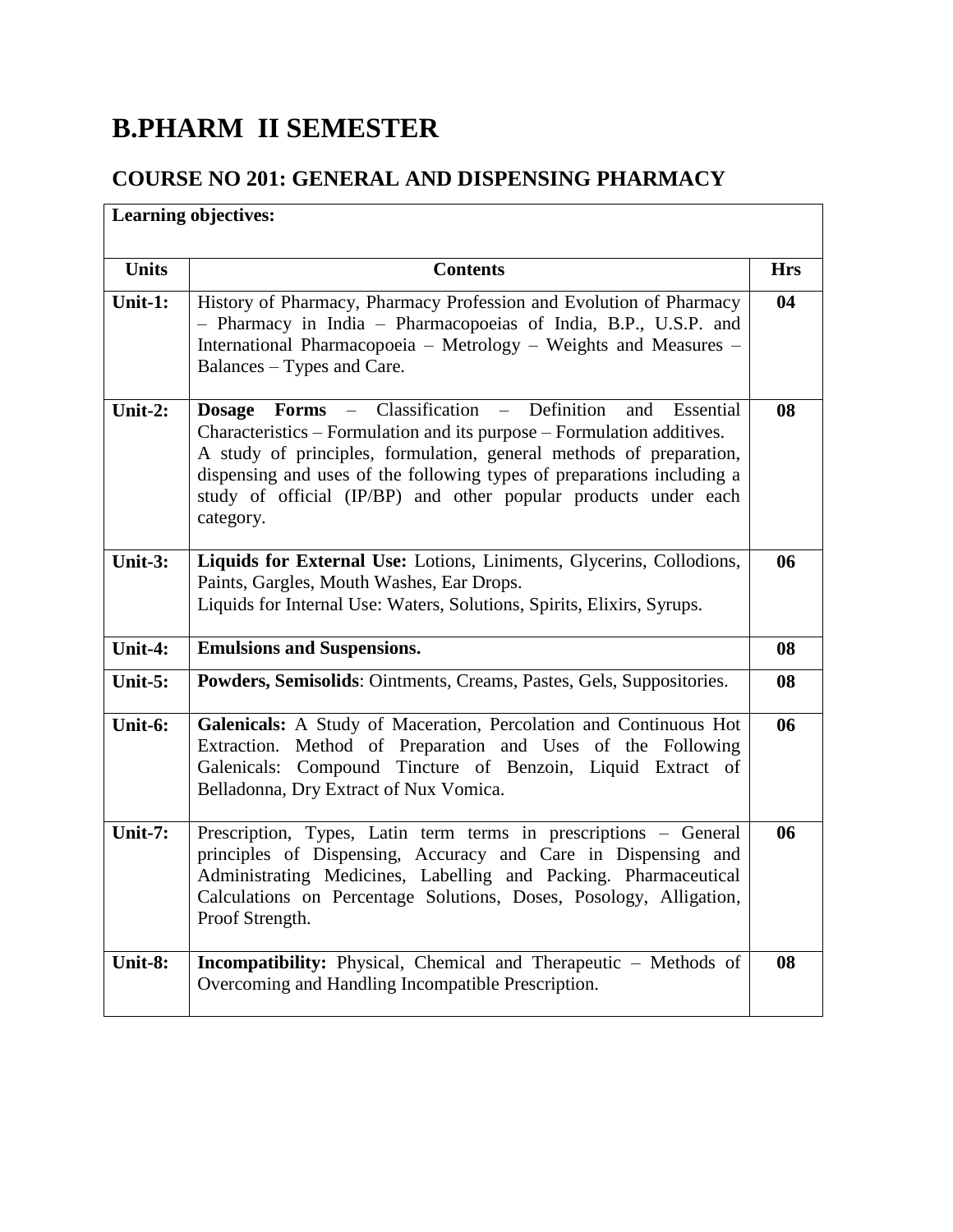#### **Text Books:**

- 1. Introduction to Pharmaceutical Dosage Forms by H. C. Ansel;
- 2. Bently's Textbook of Pharmaceutics by E. A. Rawlins;
- 3. I.P., B.P. and B.P.C (Current Editions);
- 4. Textbook of Professional Pharmacy by N.K. Jain and S.N. Sharma;
- 5. Cooper and Gunn's Dispensing Pharmacy;
- 6. Tutorial Pharmacy by Cooper and Gunn;
- 7. The Science and Practice of Pharmacy by Remingtons.
- 8. Modern dispensing pharmacy by N.K. Jain and G.D.Gupta published by Pharma book syndicate.

#### **COURSE NO 202: GENERAL AND DISPENSING PHARMACY PRACTICALS**

Preparation of atleast 60 Pharmaceutical Products Covering Various Types of Dosage

Forms (25) and Aromatic waters (3), Solutions (4), Syrups (3), Elixirs (3), Lotions (2), Liniments

(2), Galenicals (1), Glycerins (3), Ointments (2), Creams (2), Mixtures (8), Powders (6),

Emulsions (6), Suppositories (2), Incompatibilities (10), Paints, Gargles, Mouth Washes (3),

Prescriptions related to: mixtures of different classes in each (4), Powders in eutectic and

effervescent preparations, physical and chemical incompatibilities each (2).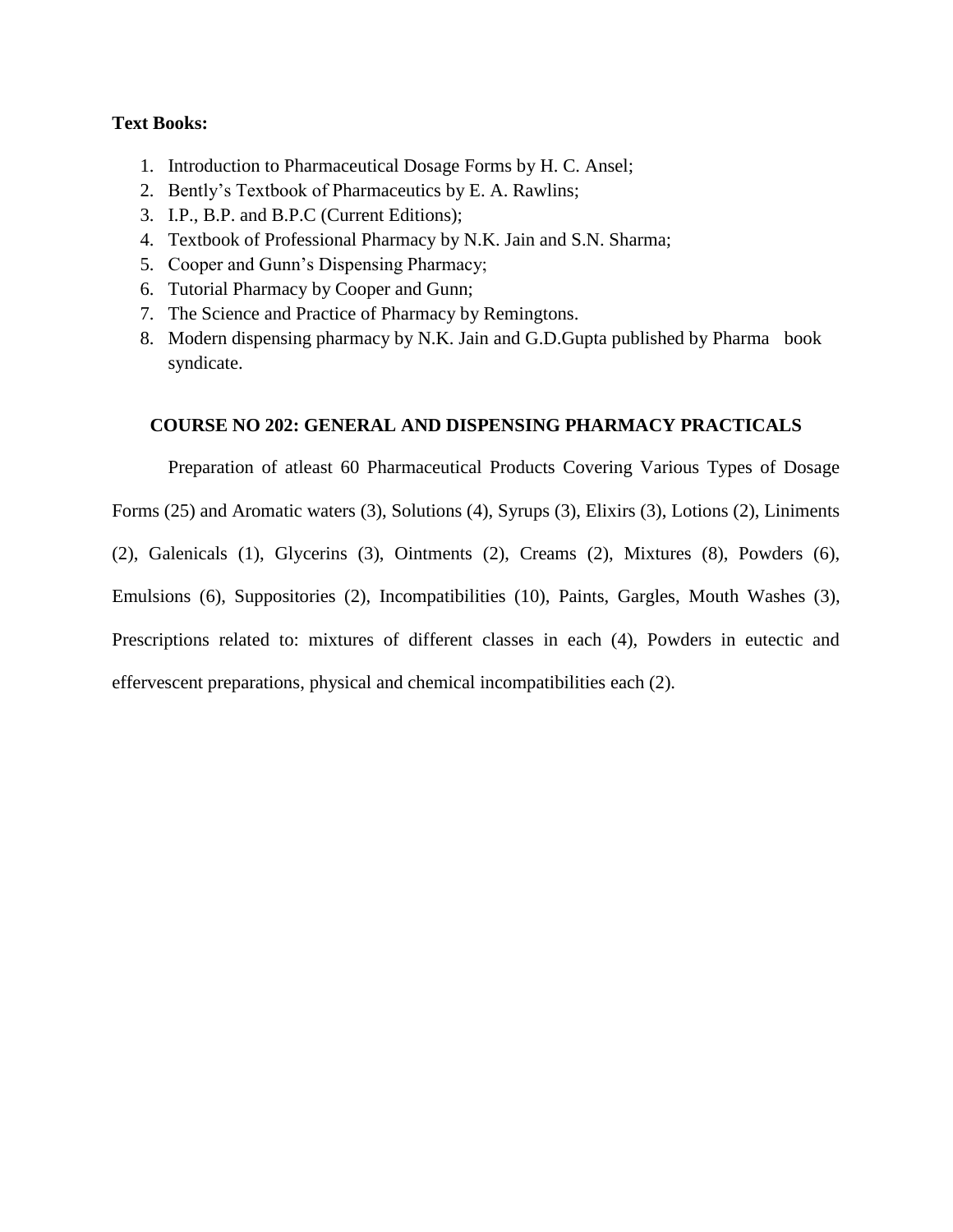# **COURSE NO 203: PHYSICAL PHARMACY I – THEORY**

| <b>Learning objectives:</b> |                                                                              |            |
|-----------------------------|------------------------------------------------------------------------------|------------|
| <b>Units</b>                | <b>Contents</b>                                                              | <b>Hrs</b> |
| Unit-1:                     | Intermolecular forces and state of matter: Binding forces between            | 08         |
|                             | molecules, the states of matter, the gaseous state, the liquid state, solids |            |
|                             | and the crystalline state phase equilibria and the phase rule.               |            |
| Unit-2:                     | Thermodynamics: Basic principles of first, second and third laws of          | 08         |
|                             | modification of<br>thermodynamics,<br>first<br>law<br>different<br>under     |            |
|                             | thermodynamic conditions differential and integral heat of solutions,        |            |
|                             | entropy and its significance, applications of three laws of                  |            |
|                             | thermodynamics in Pharmacy, Gibbs and Helmholtz free energy                  |            |
|                             | functions.                                                                   |            |
| Unit-3:                     | Solutions of non-electrolytes: Concentration expressions: molarity,          | 08         |
|                             | molality, normality, mole fraction percentage by weight, volume, their       |            |
|                             | relative advantages and disadvantages, Roults Law and its applications,      |            |
|                             | ideal and real solutions. Colligative properties and their significance in   |            |
|                             | Pharmacy.                                                                    |            |
| Unit-4:                     | Solutions of electrolytes: Properties of electrolytic<br>solutions,          | 08         |
|                             | conductance and equivalent conductance. Arrhenius theory of strong           |            |
|                             | electrolytes and its merits and demerits. Degree of dissociation and         |            |
|                             | Van'tHoffs<br>factor. Activity and activity coefficients. Debye-             |            |
|                             | HuckelTheory ionic strength, coefficients for expressing the colligative     |            |
|                             | properties.                                                                  |            |
| Unit-5:                     | Ionic equilibria: Ionization of water, weak acids and weak bases,            | 07         |
|                             | Sorensen's pH scale and interconversion of ionic concentrations to pH        |            |
|                             | and vice-versa. pH calculations involving proton balance equations.          |            |
|                             | Acidity conditions and their significance                                    |            |
| Unit-6:                     | Electrodes Electromotive force and oxidation - reduction systems:            | 07         |
|                             | Electrochemical cells, electrometric determination of pH and redox.          |            |
| Unit-7:                     | Buffers: Buffers and buffered isotonic systems. The buffer equation,         | 07         |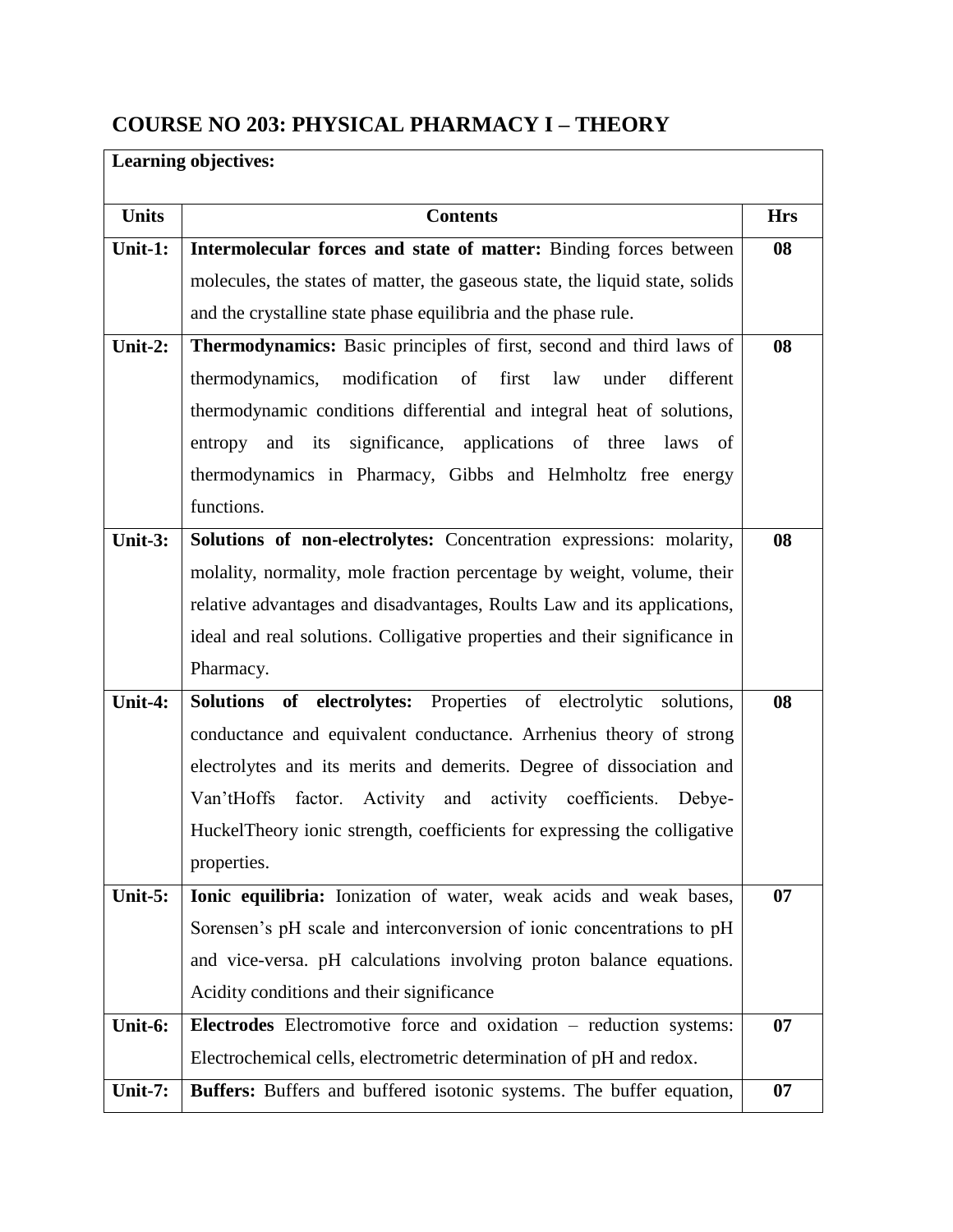|         | buffer capacity, buffers in pharmaceuticals and biologics, buffered<br>isotonic, methods of adjusting tonicity and pH.                                                                                                                                                                                                                                                                                                                                                                                             |    |
|---------|--------------------------------------------------------------------------------------------------------------------------------------------------------------------------------------------------------------------------------------------------------------------------------------------------------------------------------------------------------------------------------------------------------------------------------------------------------------------------------------------------------------------|----|
| Unit-8: | <b>Physical properties:</b> Study of the following principles with emphasis<br>on problem solution, wherever applicable. Viscosity and Poisseulli's<br>formulae for liquids, experimental determination of viscosity, Ostwald's<br>viscometer, comparison of viscosities. Surface Tension: Definition,<br>method of determination. Significance in Pharmacy. Dielectric constant,<br>induced polarization, dipole moment, refractive index and molar<br>refraction. Optical rotation, optical rotatory dispersion. | 09 |

# **COURSE NO 204: PHYSICAL PHARMACY-PRACTICAL**

- 1. Determination of viscosity of liquids such as water, glycerin, liquid paraffin light and heavy;
- 2. Determination of surface tension of water and a surfactant solution;
- 3. Determination of density of a solid;
- 4. Phase Rule: Construction of phase diagram for phenol water system;
- 5. Construction of Phase diagram for triethanolamine water system;
- 6. Rast camphor method: Determination of molecular weight of a substance (benzoic acid and aspirin);
- 7. Elevation of boiling point determination of vant Hoff's factor;
- 8. Determination of refractive index and molar refractivity of liquids such as water, acetone, carbon tetrachloride and alcohol;
- 9. Quatitative applications of refractive index determination of strength of alcohol or acetone;
- 10. Determination of specific rotation of dextrose solution and estimation of dextrose in solution by polarimetry;
- 11. Calibration of pH meter and determination of pH of solutions;
- 12. Acid base titrations using pH meter;
- 13. Determination of pKa by half neutralization method;
- 14. Preparation of selected buffers and determination of buffer capacity of acetate buffer.

#### **Suggested Books:**

- 1. Physical Pharmacy by Alfred Martin.
- 2. Bentley's Textbook of Pharmaceutics by E.A. Rawlins.
- 3. Remington's Pharmaceutical Sciences.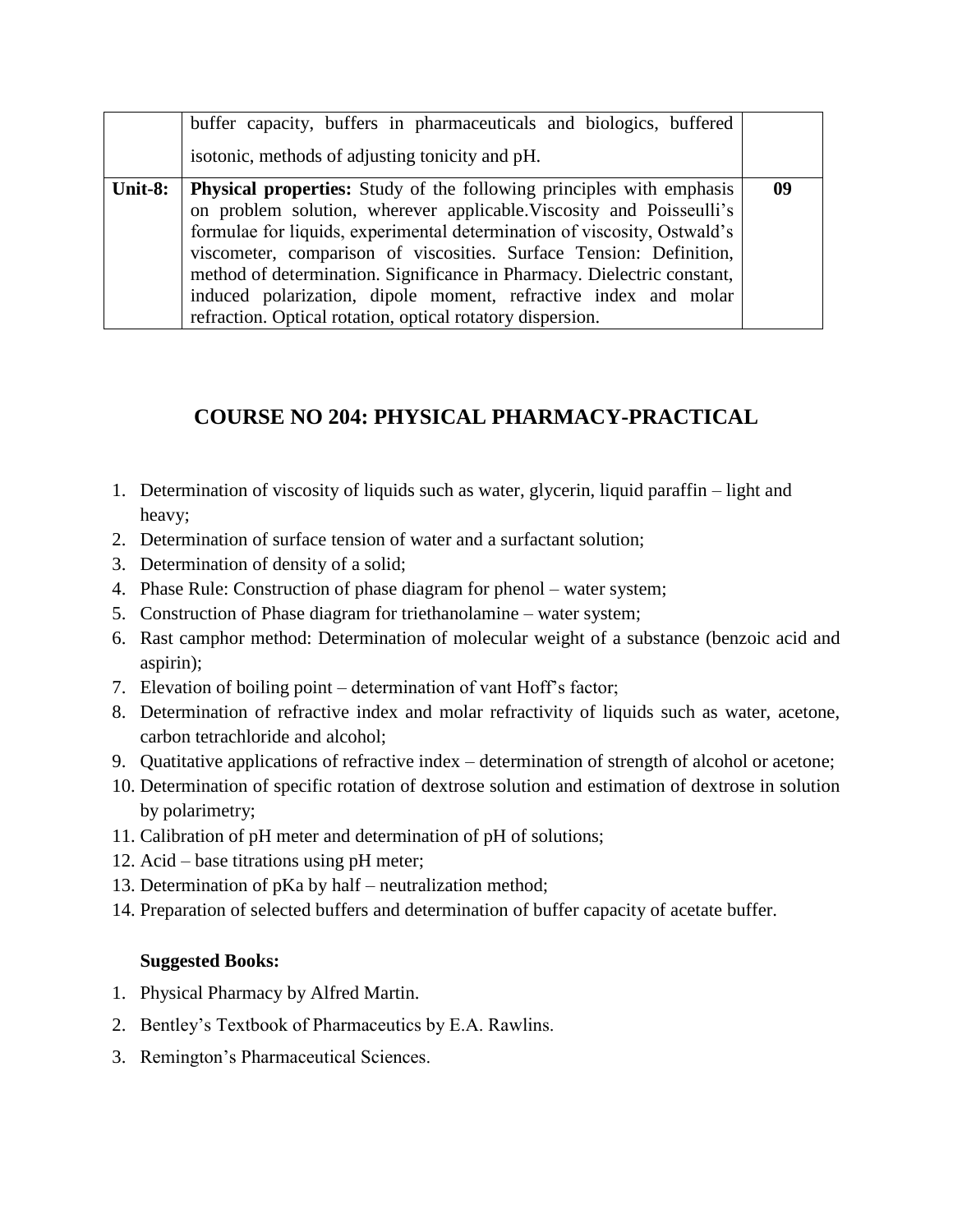- 4. Physical pharmacy Practical text by Guru Prasad Mohanta and Prabal Kumar Manna Published by Pharma book syndicate.
- 5. Essentials of physical pharmacy by Derle D.V. published by pharma book syndicate.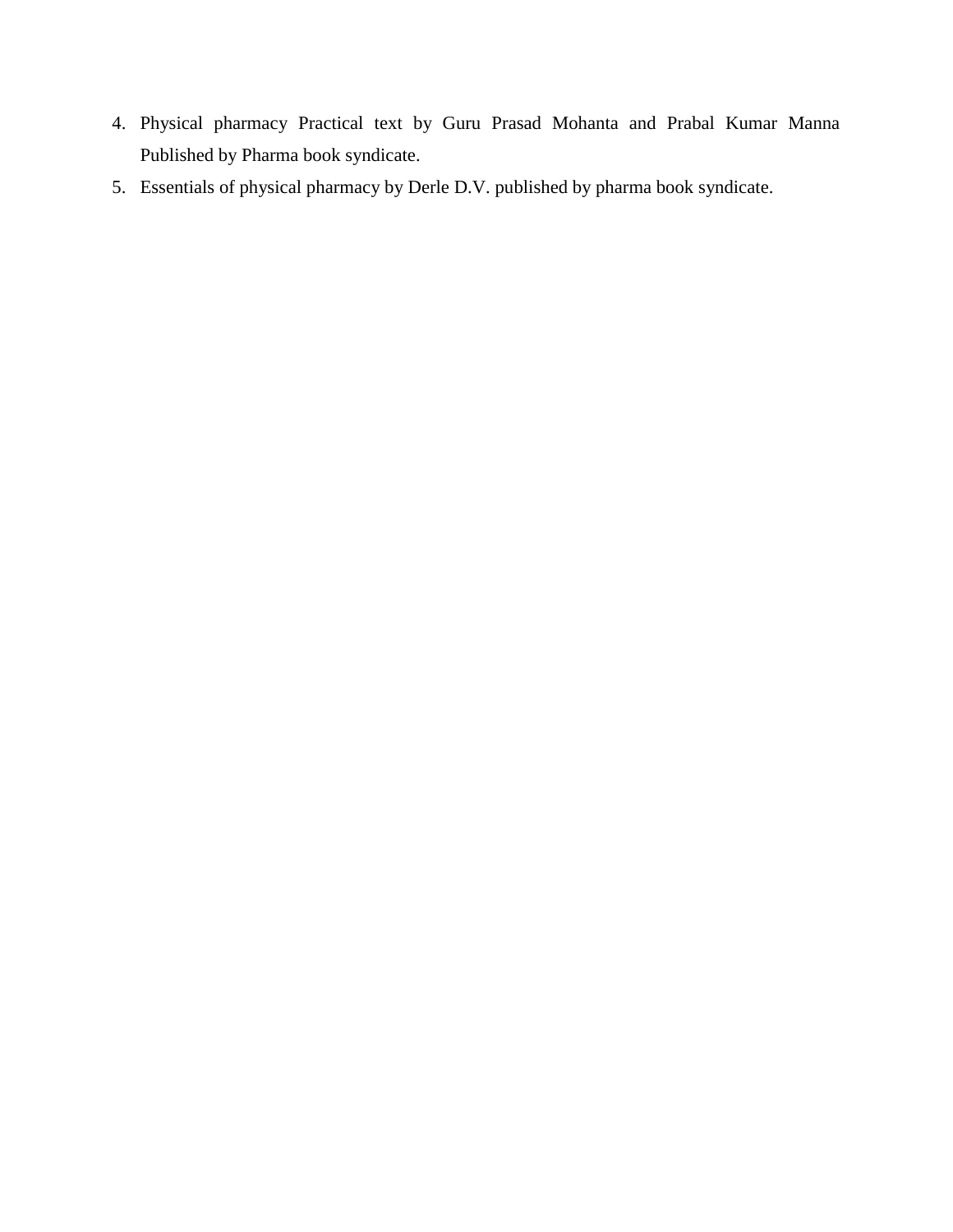## **COURSE NO 205: HUMAN PHYSIOLOGY -1** (**INCLUDING HEALTH EDUCATION AND PATHOPHYSIOLOGY)**

- 1. To impart fundamental knowledge of the structure and functions of the human body.
- 2. To understand homeostasis mechanisms and its relation with various body systems.
- 3. To gain the knowledge regarding various tissues and organs of different systems of human body.
- 4. To impart a thorough knowledge of pathophysiological aspects of various diseases.
- 5. The knowledge imparted should help the students to understand the pharmacology of drugs.

| <b>Units</b> | <b>Contents</b>                                                                                                                                                                                                                                                                                                                                                                                                                                                                                                                                             | <b>Hrs</b> |
|--------------|-------------------------------------------------------------------------------------------------------------------------------------------------------------------------------------------------------------------------------------------------------------------------------------------------------------------------------------------------------------------------------------------------------------------------------------------------------------------------------------------------------------------------------------------------------------|------------|
|              |                                                                                                                                                                                                                                                                                                                                                                                                                                                                                                                                                             |            |
| Unit-1:      | Fundamentals of anatomy of different systems of body including<br>skeleton. Extracellular fluid-internal environment. Difference between<br>extracellular fluid and intracellular fluids. Membrane potentials, action<br>potentials. Homeostatic mechanisms, electrolytes, pH and buffers.<br>Classification of tissues and their functions, neuromuscular junction,<br>mechanism of muscle contraction and its electrical and metabolic<br>correlates. Muscle function during exercise. Knowledge of myasthenia<br>gravis, spasticity, tetanus.            | 10         |
| Unit-2:      | Composition and the functions of blood. Genesis and regulation of red<br>blood cells production, blood groups, transfusion of blood. Leukocytes,<br>properties of white blood cells, tissue macrophages. Blood coagulation,<br>Formation and circulation of lymph. Diseases related to blood: anemia<br>and blood dyscrasias like purpura, agranulocytosis, thrombocytopenia,<br>leukemias, leucopenia, hemophilia and polycythemia.                                                                                                                        | 06         |
| Unit- $3:$   | Cardiovascular system: Structure and functions of heart and blood<br>vessels. Excitatory and conductive system of the heart, Action potentials<br>in cardiac muscle, cardiac cycle, Nervous regulation of the heart.<br>Systemic, pulmonary, coronary and hepatic blood circulation, cardiac<br>output, blood pressure in different blood vessels, blood pressure<br>regulation and measurement. E.C.G of heart, abnormal rhythms of the<br>heart, congestive heart failure, hypertension,<br>atheroscelerosis,<br>arterioscelerosis, angina pectoris, IHD. | 12         |
| Unit-4:      | Structure and functions of different parts of gastrointestinal tract.<br>Motility of alimentary canal and its regulation. Gastrointestinal<br>secretions, their composition, function and regulation. Digestion of food<br>in mouth, stomach and small intestine and its absorption. Balanced diet                                                                                                                                                                                                                                                          | 10         |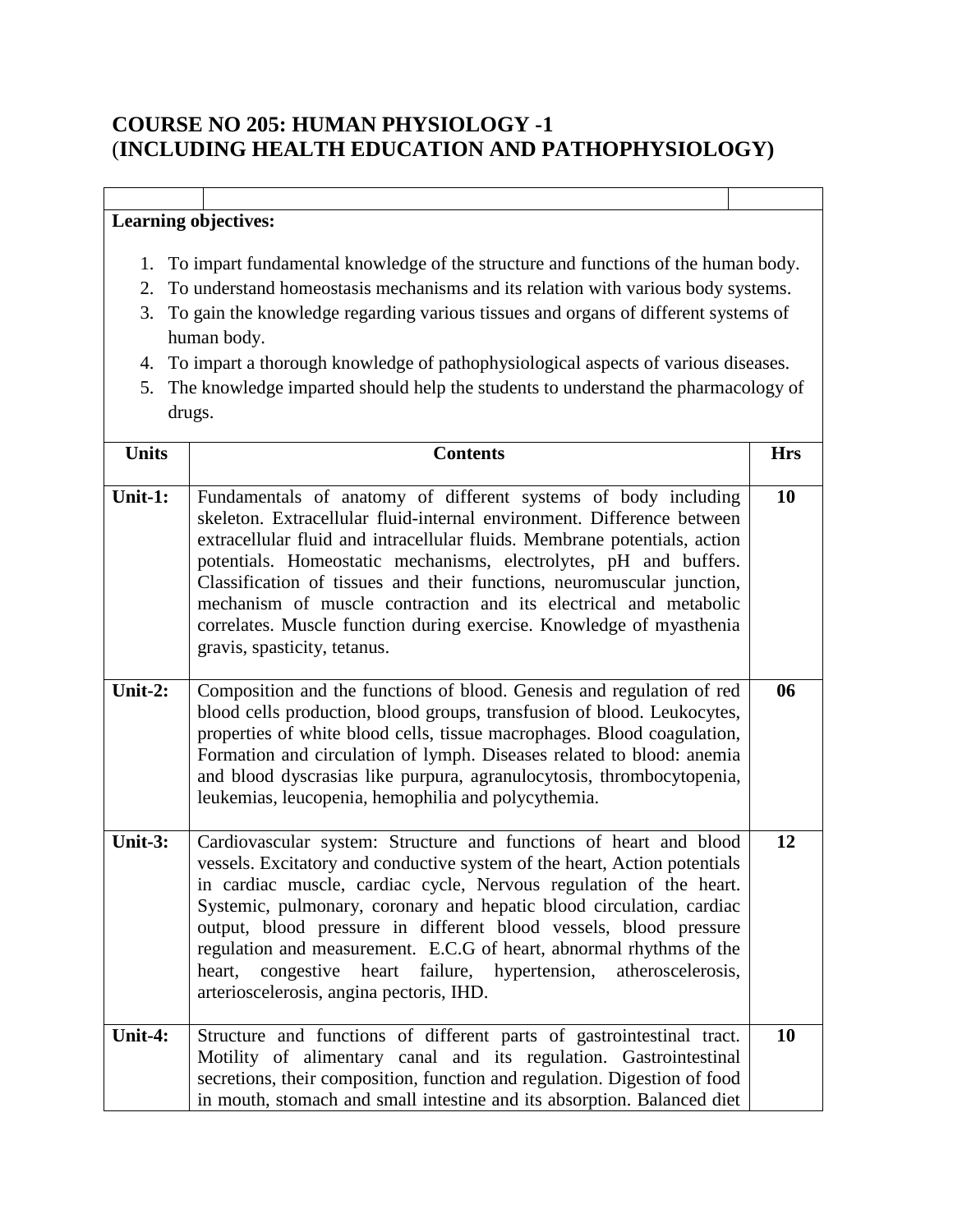|            | and deficiency disorders. Structure and functions of Liver. Diseases<br>related to GIT: emesis, pyloric stenosis, hyperacidity, peptic and<br>duodenal ulcer, dyspepsia, colic, constipation and diarrhea, piles,<br>jaundice, cirrhosis, diabetes.                                                                                                                                              |    |
|------------|--------------------------------------------------------------------------------------------------------------------------------------------------------------------------------------------------------------------------------------------------------------------------------------------------------------------------------------------------------------------------------------------------|----|
| Unit- $5:$ | Respiratory organs and their physiology. Mechanisms of respiration.<br>Molecular aspects of cellular respiration. Transport of gases between<br>lungs and tissues. Artificial respiration methods. Diseases related to<br>respiratory tract: asthma, bronchitis and pulmonary tuberculosis.                                                                                                      | 04 |
| Unit-6:    | Kidney: structure and function of nephron, formation of urine and renal<br>mechanisms for concentrating and diluting the urine, regulation of acid-<br>base balance. Renin-angiotensin-aldosterone system, Regulation of<br>blood volume, extracellular fluid volume. Diseases related to kidney:<br>Nephritis, crystalluria, edema, nephrogenic diabetes insipidus, and acute<br>renal failure. | 04 |
| Unit- $7:$ | Spread and prevention of contagious diseases, venereal diseases,<br>leprosy, droplet's infection, water and air-borne diseases, diseases<br>caused by insects.                                                                                                                                                                                                                                   | 06 |
| Unit-8:    | Population problem, family planning programme. The role of<br>pharmacist in motivating public in the implementation of family<br>planning programme, Principles of family planning methods,<br>contraceptives and their use. First aid for fractures of limbs, joints,<br>bleeding, drowning and snakebite, burns, scalds and poisoning.                                                         | 06 |

#### **Suggested Books:**

- 1. Medical Physiology by Tortora.
- 2. Shambu lingam- Essentials of Physiology.
- 3. Ross & Wilson- Anatomy & Physiology in health and illness- Anne Waugh, Allison Grant.
- 4. First Aid to the injured- Published by Saint John Ambulance Association.
- 5. A Treatise on Hygiene and Public Health, B.N. Ghosh, Calcutta Scientific Publishing Company.

#### **Reference Books:**

- 1. Text Book of Medical Physiology- Arthur.C.Guyton
- 2. Samson Wright's Applied Physiology.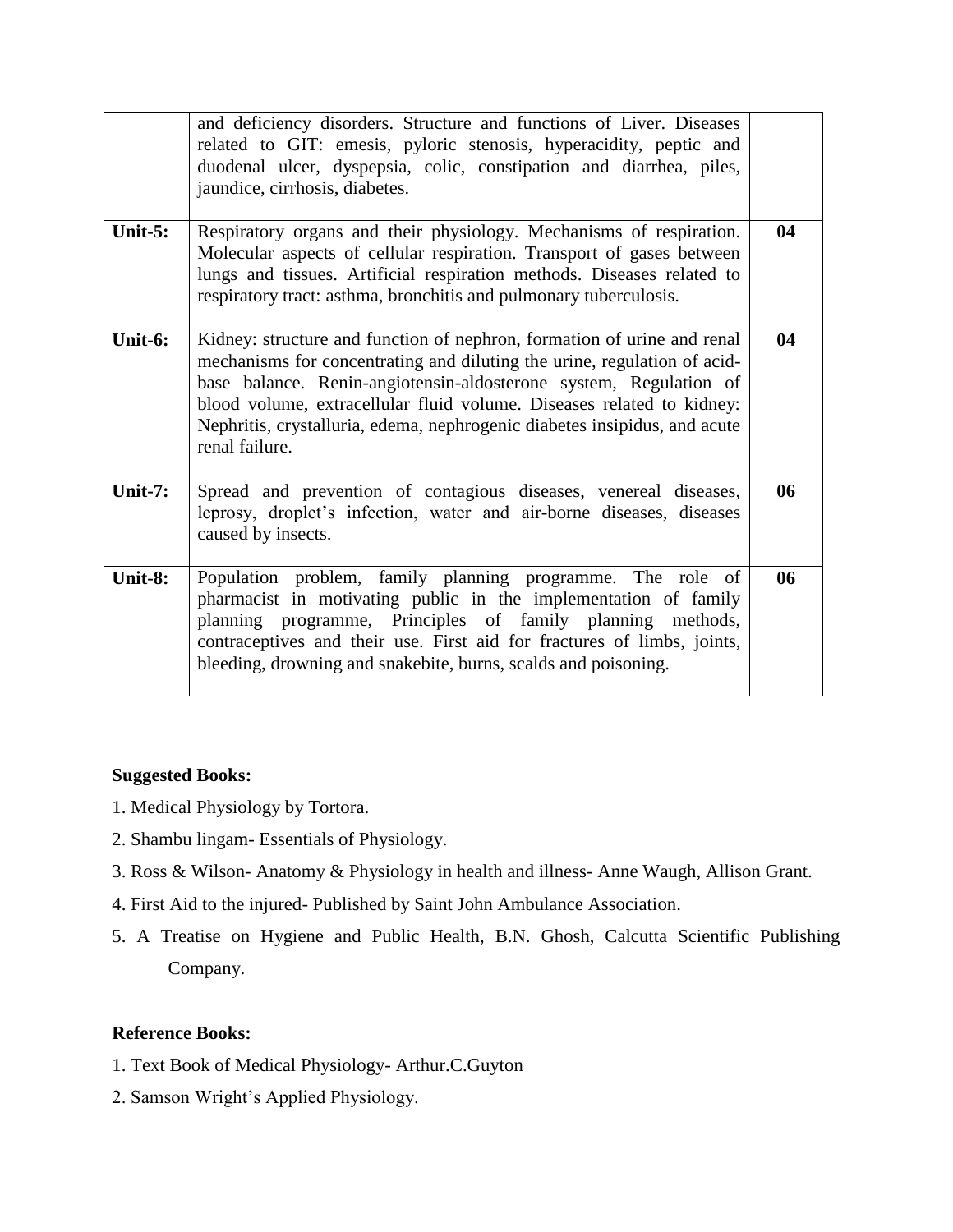# **COURSE NO 206: ENVIRONMENTAL SCIENCES**

|                       | <b>Name of the Course: Environmental Sciences</b>                                                     |                             |                |  |
|-----------------------|-------------------------------------------------------------------------------------------------------|-----------------------------|----------------|--|
| Course No. 206        |                                                                                                       | Semester II                 |                |  |
| Duration: 60 Hrs      |                                                                                                       | Maximum Marks: 100          |                |  |
|                       | <b>Teaching Scheme</b>                                                                                | <b>Examination Scheme</b>   |                |  |
|                       | Theory: 04 Hrs/week                                                                                   | Mid Semester Exam: 20 Marks |                |  |
|                       | <b>Practical: Not Applicable</b>                                                                      | End Semester Exam: 80 Marks |                |  |
| Credits: 04           |                                                                                                       |                             |                |  |
|                       | Aim: Impart environmental awareness for the rational utilization of resources and protection of       |                             |                |  |
| the environment       |                                                                                                       |                             |                |  |
| Objectives:           |                                                                                                       |                             |                |  |
| 1.                    | To impart knowledge on the importance of environmental resources for humanity                         |                             |                |  |
| 2.                    | To create awareness on local and global environmental problems                                        |                             |                |  |
| $\overline{3}$ .      | To make the students understand the environmental impacts of developmental activities                 |                             |                |  |
|                       | taking place in various sectors                                                                       |                             |                |  |
| 4.                    | To provide basic knowledge on the connection between economy and environment                          |                             |                |  |
| 5.                    | To make the students understand the social issues related to environmental pollution                  |                             |                |  |
| 6.                    | To provide basic knowledge on the governance and regulations regarding the                            |                             |                |  |
|                       | environment                                                                                           |                             |                |  |
| 7.                    | To provide field knowledge in order to enable the students to understand the state of                 |                             |                |  |
|                       | ecology, environment and natural resources                                                            |                             |                |  |
| <b>Pre-Requisite:</b> |                                                                                                       |                             |                |  |
|                       | $10 + 2$ level qualification                                                                          |                             |                |  |
| <b>Units</b>          | <b>Contents</b>                                                                                       |                             | <b>Hrs</b>     |  |
|                       |                                                                                                       |                             |                |  |
| Unit $-1$             |                                                                                                       |                             | 0 <sub>5</sub> |  |
|                       | Introduction: definition, scope and importance of environment.                                        |                             |                |  |
|                       | Types, characteristics, structure and function of forest, grassland, desert                           |                             |                |  |
|                       | and aquatic (lakes, rivers and estuaries) ecosystems.                                                 |                             |                |  |
| Unit - $2$            | Natural resources (land, water, forest and energy) management:                                        |                             | 10             |  |
|                       | Land degradation, soil erosion and desertification, impacts of modern                                 |                             |                |  |
|                       | agriculture                                                                                           |                             |                |  |
|                       | Water use and over-utilization of surface and ground water, water                                     |                             |                |  |
|                       | conflicts, floods, droughts, water logging and salinity                                               |                             |                |  |
|                       | Forest use, abuse and over-use, impacts of mining and dams on forests                                 |                             |                |  |
|                       | and tribal people                                                                                     |                             |                |  |
|                       | Energy needs, renewable and non-renewable energy sources, alternate                                   |                             |                |  |
|                       | energy sources, impacts of energy use on environment.                                                 |                             |                |  |
|                       |                                                                                                       |                             |                |  |
| Unit $-3$             | Biodiversity and its conservation and management: Social, ethical,                                    |                             | 0 <sub>5</sub> |  |
|                       | aesthetic, commercial and medicinal values of biodiversity, India as a                                |                             |                |  |
|                       | mega diversity center, threats to biodiversity (Hot spots, Habitat loss,                              |                             |                |  |
|                       | Wildlife poaching, Species loss), In-situ and Ex-situ conservation and<br>management of biodiversity. |                             |                |  |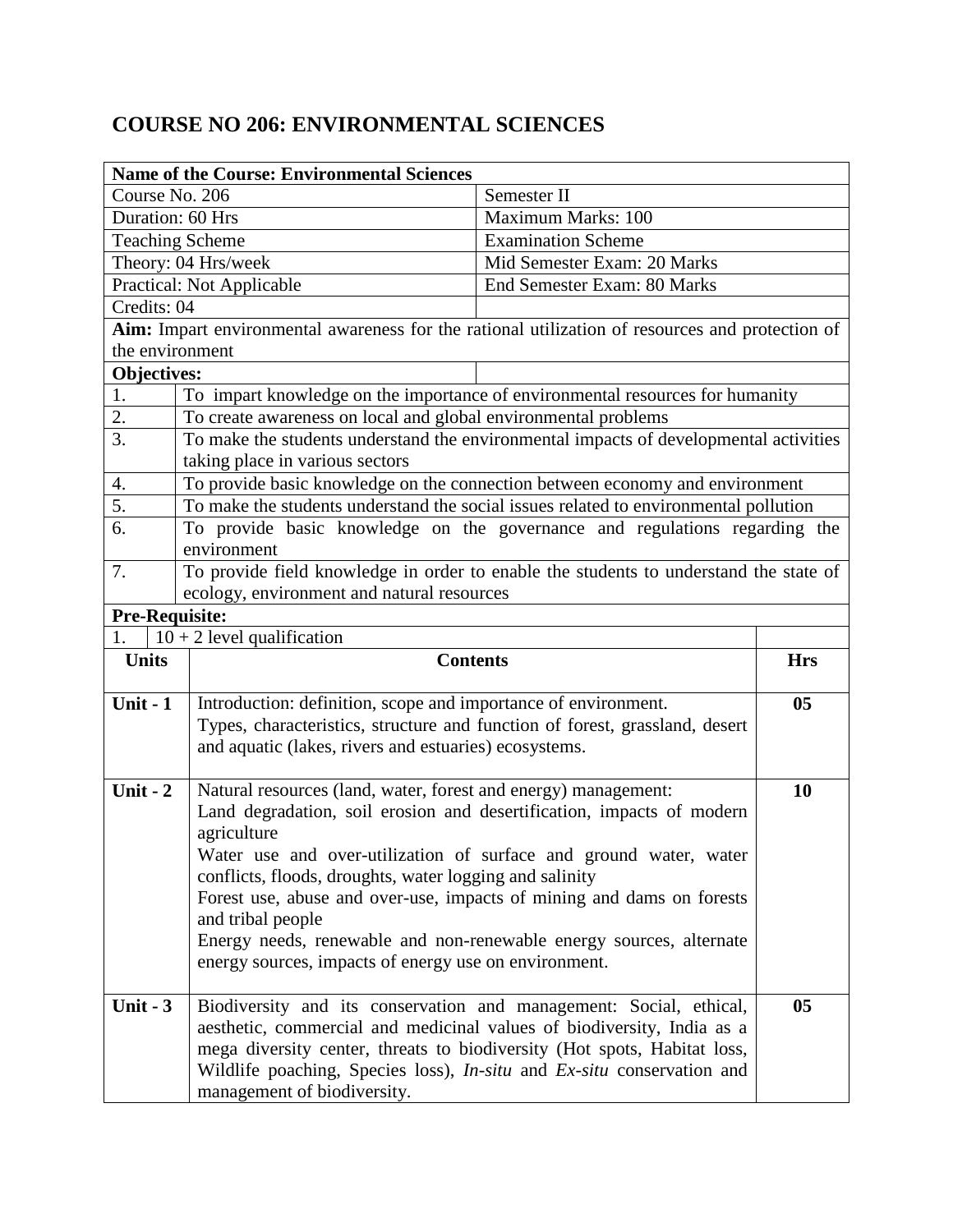| Unit $-4$          | Global environmental problems: Causes, effects and control measures of                                                                                                                                                                                                                                                                                                                                                                                                                      | 10             |
|--------------------|---------------------------------------------------------------------------------------------------------------------------------------------------------------------------------------------------------------------------------------------------------------------------------------------------------------------------------------------------------------------------------------------------------------------------------------------------------------------------------------------|----------------|
|                    | air pollution, water pollution, soil pollution, marine pollution, noise<br>pollution and thermal pollution; Nuclear hazards, acid rain, ozone                                                                                                                                                                                                                                                                                                                                               |                |
|                    | depletion, global warming and climate change; Solid waste management,                                                                                                                                                                                                                                                                                                                                                                                                                       |                |
|                    | organic compost; Urban and industrial wastes, recycling and re-use.                                                                                                                                                                                                                                                                                                                                                                                                                         |                |
|                    |                                                                                                                                                                                                                                                                                                                                                                                                                                                                                             |                |
| Unit $-5$          | Environmental problems of India: Drinking water, sanitation and public<br>health; effects of urbanization, transportation, industrialization and green<br>revolution on the quality of environment; water scarcity and ground<br>water depletion; rain water harvesting, cloud seeding and watershed<br>management.<br>Controversies on major dams – resettlement and rehabilitation of people,                                                                                             | 08             |
|                    | problems and concerns.                                                                                                                                                                                                                                                                                                                                                                                                                                                                      |                |
| Unit $-6$          | Economy and Environment: Economics of development, preservation<br>and conservation; sustainability – theory and practice; Equitable use of<br>resources for sustainable lifestyles; environmental impact assessment.<br>Environmental education, environmental movements and environment<br>versus development.                                                                                                                                                                            | 0 <sub>5</sub> |
| Unit - $7$         | Institutional governance and environmental regulations: Government<br>regulations, monitoring and enforcement; environmental governance,<br>environmental acts (Water Act, Air Act, Environment Protection Act,<br>Wildlife Protection Act, Forest Conservation Act and Coastal Zone<br>Regulations); Institutions and Policies relating to India. International<br>Conventions - Stockholm Conference 1972; Earth Summit 1992; World<br>Commission for Environmental Development.          | 07             |
| Unit - $8$         | Case Studies: Chipko movement, Narmada BachaoAndolan, Silent<br>Valley Project, Madhura Refinery and TajMahal, Industrialization of<br>Pattancheru, Hyderabad, Nuclear Reactor at NagarjunaSagar, Tehri Dam,<br>Ralegaon Siddhi (Anna Hazare), Kolleru Lake Aquaculture and Florosis<br>in Andhra Pradesh<br>Field Work: Study of local flora and fauna; hill, river and pond<br>ecosystems; Field knowledge on local industries, water treatment plants,<br>and effluent treatment plants. | 10             |
|                    | Total                                                                                                                                                                                                                                                                                                                                                                                                                                                                                       | 60             |
| <b>Text Books:</b> |                                                                                                                                                                                                                                                                                                                                                                                                                                                                                             |                |
| 1.                 | G. Tyler Miller and S. Spoolman 2010. Environmental Science, 13 <sup>th</sup> Edition, Cengage<br>Learning, USA. ISBN-13: 9780495560166                                                                                                                                                                                                                                                                                                                                                     |                |
| 2.                 | Arvind Kumar 2004. A Text Book of Environmental Science. APH Publishing, ISBN<br>817648590X                                                                                                                                                                                                                                                                                                                                                                                                 |                |
| 3.                 | Robert M. Schoch 1996. Case Studies in Environmental Science. Jones & Bartlett<br>Publishers, ISBN 0314203974                                                                                                                                                                                                                                                                                                                                                                               |                |